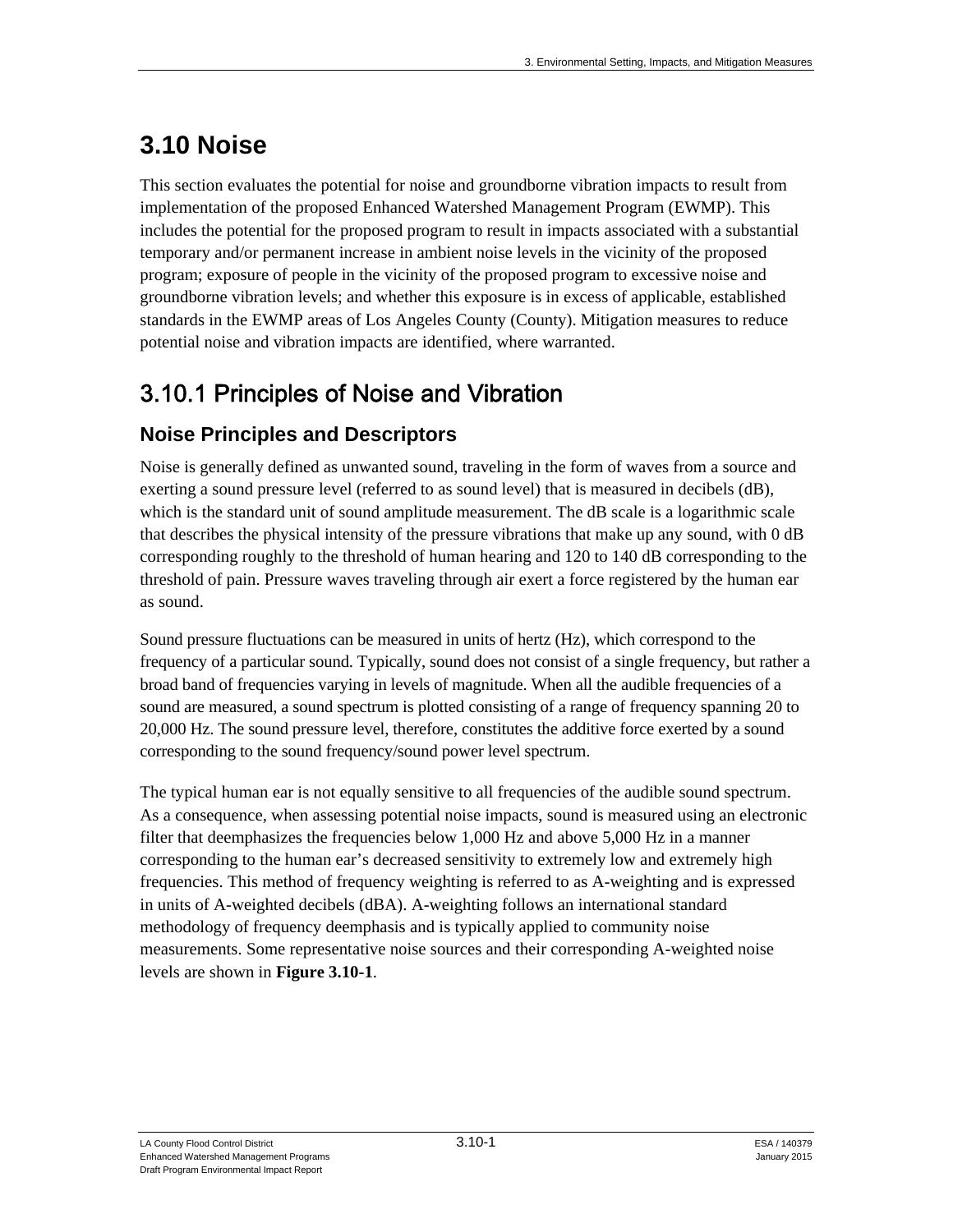| <b>PUBLIC REACTION</b>                                              |                 | <b>NOISE</b><br><b>LEVEL</b><br>$(dBA, L_{eq})$ | <b>COMMON INDOOR</b><br><b>NOISE LEVELS</b> | <b>COMMON OUTDOOR</b><br><b>NOISE LEVELS</b> |
|---------------------------------------------------------------------|-----------------|-------------------------------------------------|---------------------------------------------|----------------------------------------------|
|                                                                     |                 | 110                                             | Rock Band                                   |                                              |
|                                                                     |                 |                                                 |                                             | Jet Flyover at 1000 Ft.                      |
| <b>LOCAL COMMITTEE ACTIVITY WITH</b><br>INFLUENTIAL OR LEGAL ACTION |                 | 100                                             | Inside Subway Train (New York)              | Gas Lawn Mower at 3 Ft.                      |
| LETTERS OF PROTEST                                                  | 4 Times As Loud | 90                                              | Food Blender at 3 Ft.                       | Diesel Truck at 50 Ft.                       |
|                                                                     | Twice As Loud   | 80                                              | Garbage Disposal at 3 Ft.                   | Noisy Urban Daytime                          |
| <b>COMPLAINTS LIKELY</b>                                            |                 |                                                 | Shouting at 3 Ft.                           |                                              |
|                                                                     | REFERENCE       | 70                                              | Vacuum Cleaner at 10 Ft.                    | Gas Lawn Mower at 100 Ft.                    |
| <b>COMPLAINTS POSSIBLE</b>                                          |                 |                                                 |                                             | Commercial Area                              |
|                                                                     | 1/2 As Loud     | 60                                              |                                             | Heavy Traffic at 300 Ft.                     |
| <b>COMPLAINTS RARE</b>                                              |                 |                                                 | Large Business Office                       |                                              |
| <b>ACCEPTANCE</b>                                                   | 1/4 As Loud     | 50                                              |                                             |                                              |
|                                                                     |                 | 40                                              | $-$ Small Theater, Large $-$                | Quiet Urban Nighttime                        |
|                                                                     |                 | 30                                              | Conference Room (Background)<br>Library     | Quiet Suburban Nighttime                     |
|                                                                     |                 | 20                                              | Concert Hall (Background)                   | Quiet Rural Nighttime                        |
|                                                                     |                 | 10                                              | Broadcast and Recording Studio              |                                              |
|                                                                     |                 |                                                 | Threshold of Hearing                        |                                              |
|                                                                     |                 |                                                 |                                             |                                              |

LA County PEIR EWMP . 140474 **Figure 3.10-1** Effects of Noise on People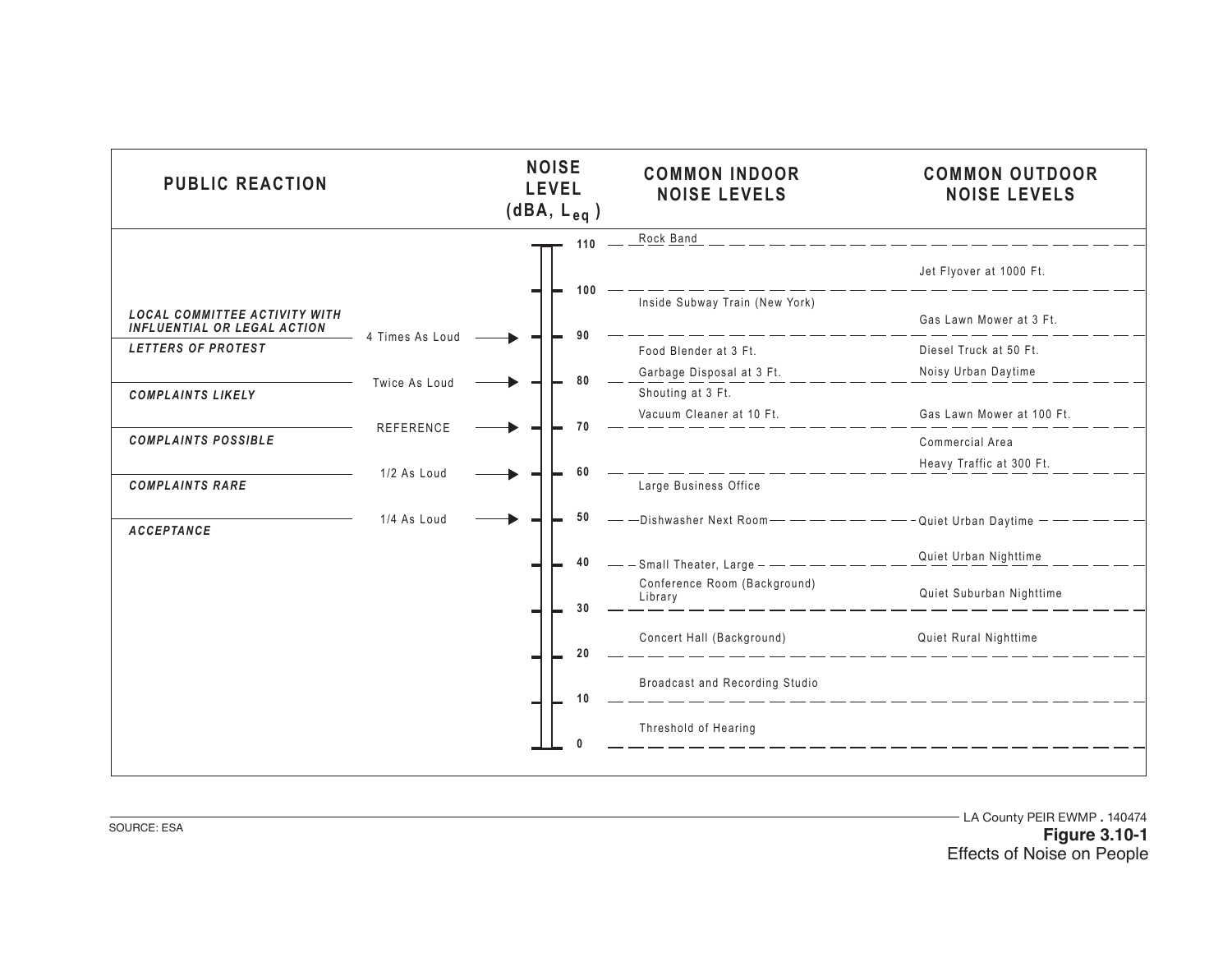# **Noise Exposure and Community Noise**

An individual's noise exposure is a measure of noise over a period of time. A noise level is a measure of noise at a given instant in time. The noise levels presented in Figure 3.10-1 are representative of measured noise at a given instant in time; however, they rarely persist consistently over a long period of time. Rather, community noise varies continuously over a period of time with respect to the contributing sound sources of the community noise environment. Community noise is primarily the product of many distant noise sources, which constitute a relatively stable background noise exposure, with the individual contributors unidentifiable. The background noise level changes throughout a typical day, but does so gradually, corresponding with the addition and subtraction of distant noise sources such as traffic. What makes community noise constantly variable throughout a day, besides the slowly changing background noise, is the addition of short duration, single-event noise sources (e.g., aircraft flyovers, motor vehicles, sirens), which are readily identifiable to the individual.

These successive additions of sound to the community noise environment change the community noise level from instant to instant, thus requiring that noise exposure be measured over a period of time to legitimately characterize a community noise environment and evaluate cumulative noise impacts. This time-varying characteristic of environmental noise is described using statistical noise descriptors. The most frequently used noise descriptors are summarized below:

- $L_{eq}$ : The  $L_{eq}$ , or equivalent sound level, is used to describe noise over a specified period of time in terms of a single numerical value; the  $L_{eq}$  of a time-varying signal and that of a steady signal are the same if they deliver the same acoustic energy over a given time. The  $L_{eq}$ may also be referred to as the average sound level.
- $L_{\text{max}}$ : The maximum, instantaneous noise level experienced during a given period of time.
- $L_{\text{min}}$ : The minimum, instantaneous noise level experienced during a given period of time.
- $L_{50}$ : The noise level that is equaled or exceeded 50 percent of the specified time period. The  $L_{50}$  represents the median sound level.
- $L_{90}$ : The noise level that is equaled or exceeded 90 percent of the specified time period. The  $L_{90}$  is generally considered to be representing the background or ambient level of a noise environment.
- $L_{dn}$ : Also termed the day-night average noise level (DNL), the  $L_{dn}$  is the average A-weighted noise level during a 24-hour day, obtained after an addition of 10 dBA to measured noise levels between the hours of 10:00 P.M. and 7:00 A.M. to account nighttime noise sensitivity.
- CNEL: CNEL, or Community Noise Equivalent Level, is the average A-weighted noise level during a 24-hour day that is obtained after an addition of 5 dBA to measured noise levels between the hours of 7:00 P.M. and 10:00 P.M. and after an addition of 10 dBA to noise levels between the hours of 10:00 P.M. and 7:00 A.M. to account for noise sensitivity in the evening and nighttime, respectively.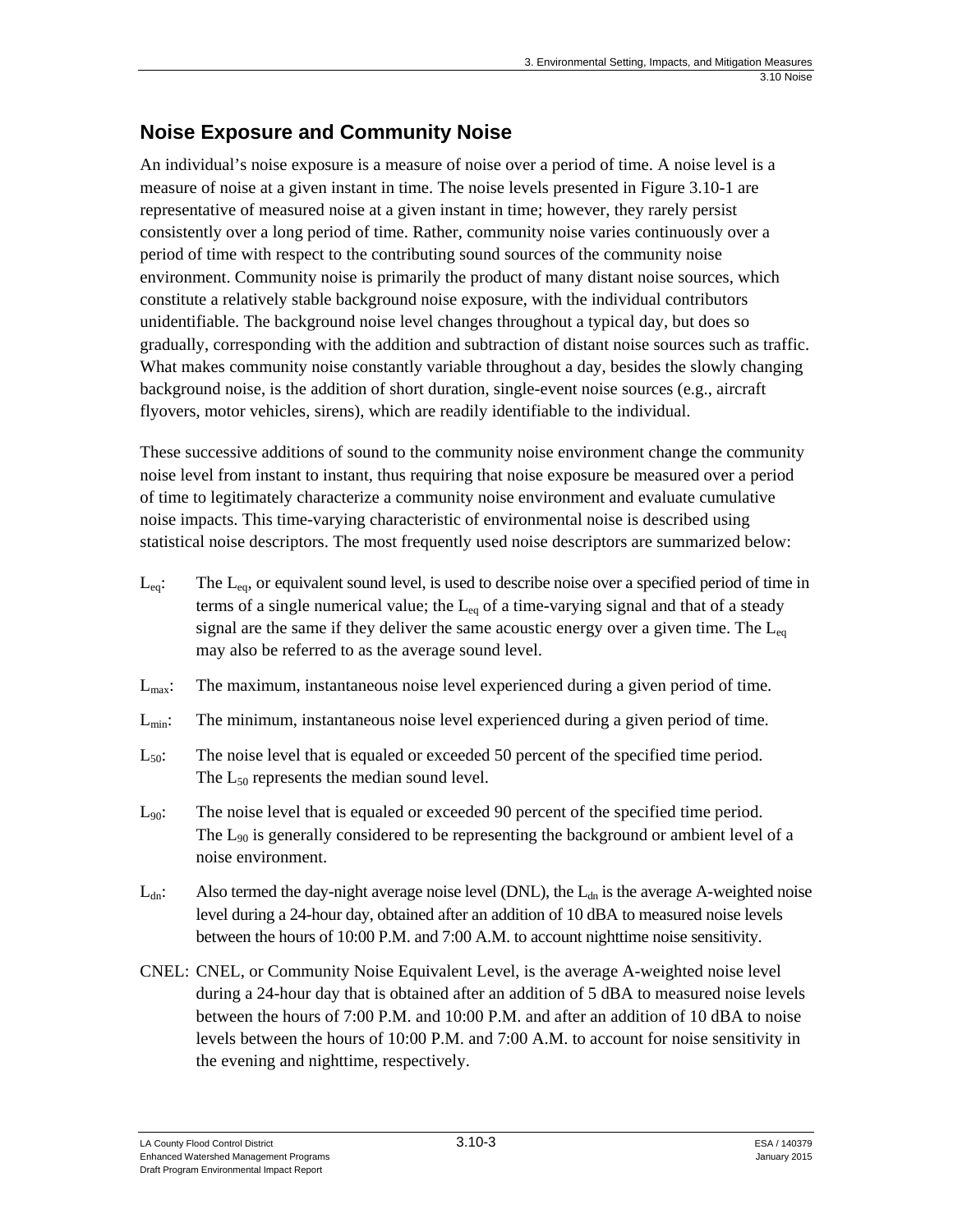## **Effects of Noise on People**

Noise is generally loud, unpleasant, unexpected, or undesired sound that is typically associated with human activity that is a nuisance or disruptive. The effects of noise on people can be placed into four general categories:

- Subjective effects (e.g., dissatisfaction, annoyance)
- Interference effects (e.g., communication, sleep, and learning interference)
- Physiological effects (e.g., startle response)
- Physical effects (e.g., hearing loss)

Although exposure to high noise levels has been demonstrated to cause physical and physiological effects, the principal human responses to typical environmental noise exposure are related to subjective effects and interference with activities. Interference effects of environmental noise refer to those effects that interrupt daily activities and include interference with human communication activities, such as normal conversations, watching television, telephone conversations, and interference with sleep. Sleep interference effects can include both awakening and arousal to a lesser state of sleep. With regard to the subjective effects, the responses of individuals to similar noise events are diverse and are influenced by many factors, including the type of noise, the perceived importance of the noise, the appropriateness of the noise to the setting, the duration of the noise, the time of day and the type of activity during which the noise occurs, and individual noise sensitivity.

Overall, there is no completely satisfactory way to measure the subjective effects of noise, or the corresponding reactions of annoyance and dissatisfaction on people. A wide variation in individual thresholds of annoyance exists, and different tolerances to noise tend to develop based on an individual's past experiences with noise. Thus, an important way of predicting a human reaction to a new noise environment is the way it compares to the existing environment to which one has adapted (i.e., comparison to the ambient noise environment). In general, the more a new noise level exceeds the previously existing ambient noise level, the less acceptable the new noise level will be judged by those hearing it. With regard to increases in A-weighted noise level, the following relationships generally occur:

- Except in carefully controlled laboratory experiments, a change of 1 dBA cannot be perceived.
- Outside of the laboratory, a 3 dBA change in noise levels is considered to be a barely perceivable difference.
- A change in noise levels of 5 dBA is considered to be a readily perceivable difference.
- A change in noise levels of 10 dBA is subjectively heard as doubling of the perceived loudness.

These relationships occur in part because of the logarithmic nature of sound and the decibel system. The human ear perceives sound in a nonlinear fashion; hence, the decibel scale was developed.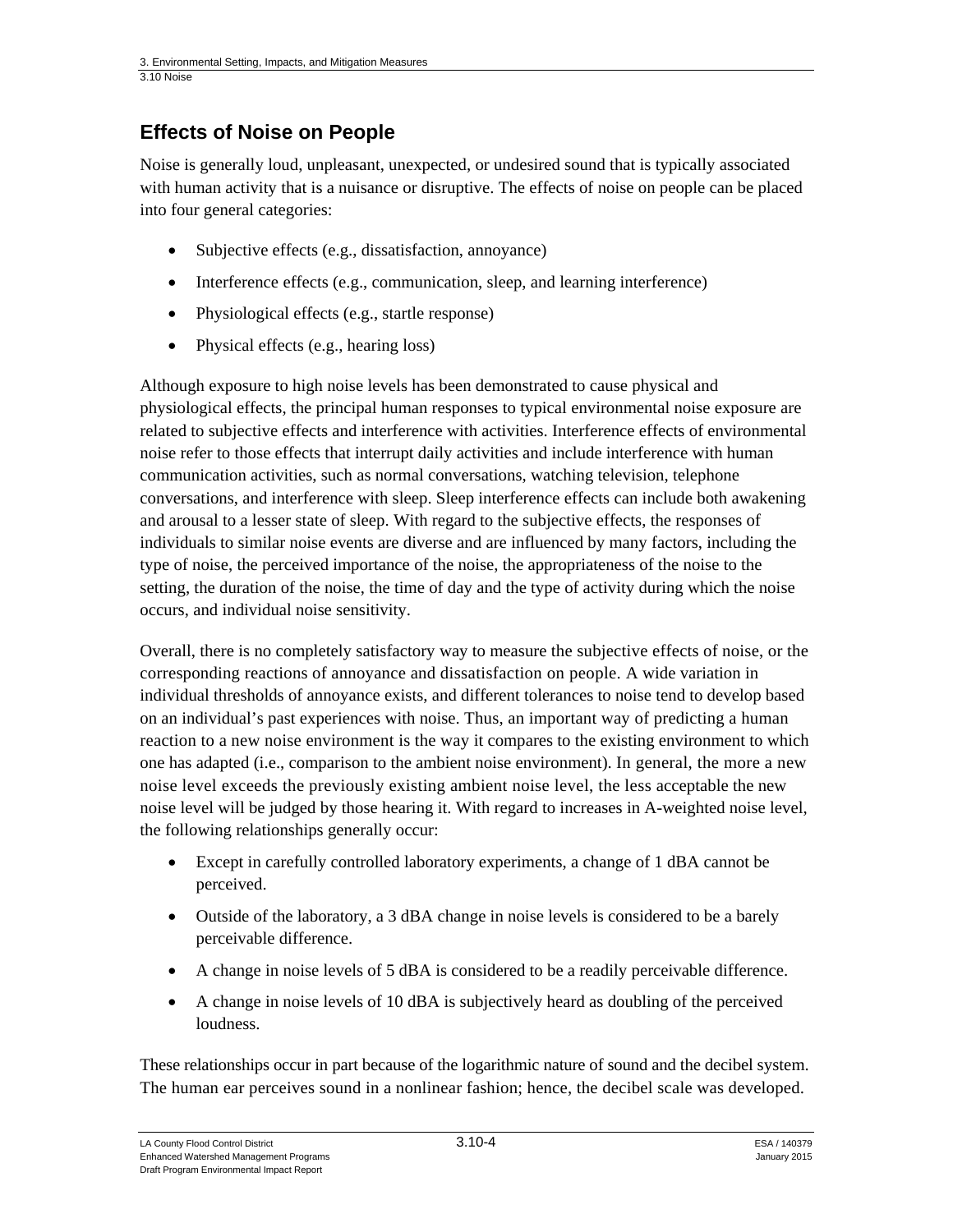Because the decibel scale is based on logarithms, two noise sources do not combine in a simple additive fashion, but rather logarithmically. For example, if two identical noise sources produce noise levels of 50 dBA, the combined sound level would be 53 dBA, not 100 dBA.

# **Noise Attenuation**

Stationary point sources of noise, including stationary mobile sources such as idling vehicles, attenuate (lessen) at a rate between 6 dBA for hard sites and 7.5 dBA for soft sites for each doubling of distance from the reference measurement. Hard sites are those with a reflective surface between the source and the receiver, such as asphalt or concrete surfaces or smooth bodies of water. No excess ground attenuation is assumed for hard sites and the change in noise levels with distance (drop-off rate) is simply the geometric spreading of the noise from the source. Soft sites have an absorptive ground surface such as soft dirt, grass, or scattered bushes and trees. In addition to geometric spreading, an excess ground attenuation value of 1.5 dBA (per doubling distance) is normally assumed for soft sites. Line sources (such as traffic noise from vehicles) attenuate at a rate between 3 dBA for hard sites and 4.5 dBA for soft sites for each doubling of distance from the reference measurement (Caltrans, 1998).

# **Fundamentals of Vibration**

As described in the Federal Transit Administration's (FTA's) *Transit Noise and Vibration Impact Assessment* (FTA, 2006), groundborne vibration can be a serious concern for nearby neighbors of a transit system route or maintenance facility, causing buildings to shake and rumbling sounds to be heard. In contrast to airborne noise, groundborne vibration is not a common environmental problem. It is unusual for vibration from sources such as buses and trucks to be perceptible, even in locations close to major roads. Some common sources of groundborne vibration are trains, buses on rough roads, and construction activities such as blasting, pile-driving, and operation of heavy earthmoving equipment.

There are several different methods that are used to quantify vibration. The peak particle velocity (PPV) is defined as the maximum instantaneous peak of the vibration signal. The PPV is most frequently used to describe vibration impacts to buildings. The root mean square (RMS) amplitude is most frequently used to describe the effect of vibration on the human body. The RMS amplitude is defined as the average of the squared amplitude of the signal. Decibel notation (VdB) is commonly used to measure RMS. The relationship of PPV to RMS velocity is expressed in terms of the "crest factor," defined as the ratio of the PPV amplitude to the RMS amplitude. PPV is typically a factor of 1.7 to 6 times greater than RMS vibration velocity (FTA, 2006). The decibel notation acts to compress the range of numbers required to describe vibration. Typically, groundborne vibration generated by man-made activities attenuates rapidly with distance from the source of the vibration. Sensitive receptors for vibration include structures (especially older masonry structures), people (especially residents, the elderly, and sick), and vibration-sensitive equipment.

The effects of groundborne vibration include movement of the building floors, rattling of windows, shaking of items on shelves or hanging on walls, and rumbling sounds. In extreme cases, the vibration can cause damage to buildings. Building damage is not a factor for most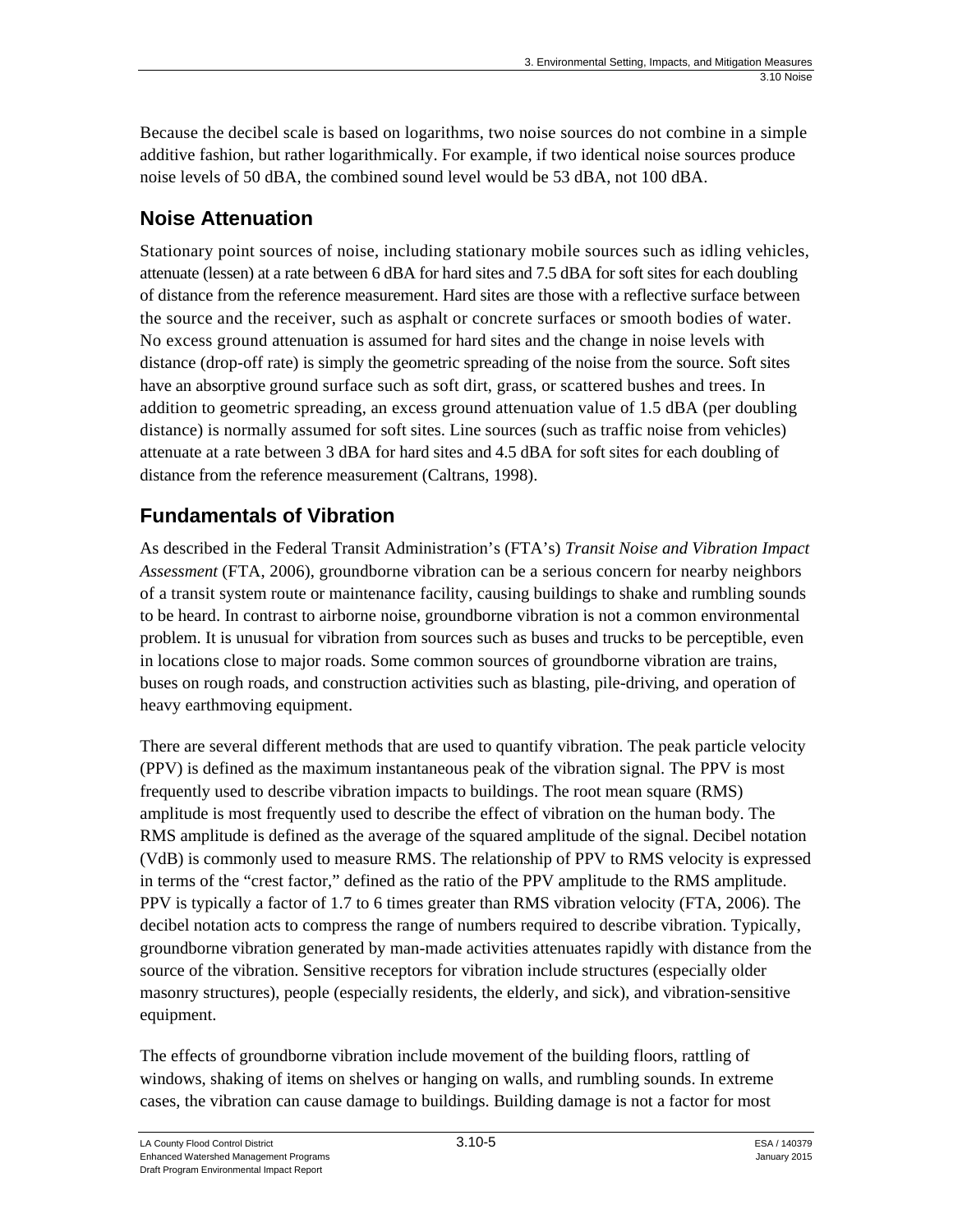projects, with the occasional exception of blasting and pile-driving during construction. Annoyance from vibration often occurs when the vibration levels exceed the threshold of perception by only a small margin. A vibration level that causes annoyance will be well below the damage threshold for normal buildings. The FTA measure of the threshold of architectural damage for conventional sensitive structures is 0.2 in/sec PPV (FTA, 2006).

In residential areas, the background vibration velocity level is usually around 50 VdB (approximately 0.0013 in/sec PPV). This level is well below the vibration velocity level threshold of perception for humans, which is approximately 65 VdB. A vibration velocity level of 75 VdB is considered to be the approximate dividing line between barely perceptible and distinctly perceptible levels for many people (FTA, 2006).

# 3.10.2 Environmental Setting

# **Existing Noise Sources**

As the EWMP areas are located throughout Los Angeles County, existing noise levels in the EWMP areas would consist of various noise sources typically associated with highly urbanized environments. These noise sources commonly include, but are not limited to, traffic, construction work, commercial operations, human activities, emergency vehicles, aircraft overflights, etc. Of these sources, transportation-related noise associated with vehicular traffic is generally the constant, dominating noise source that comprises an urban environment's ambient noise levels. Vehicular traffic creates noise on roads and highways in residential, commercial, industrial, and mixed-use areas. Aside from vehicular traffic on roadways, other transportation-related noise sources include rail/urban transit systems and airports, which are also located throughout the County. Noise generated by stationary sources in an urban environment are generally associated with heating, ventilating, and air conditioning (HVAC) equipment for residential and commercial uses as well as other similar and larger mechanical stationary equipment for industrial uses. The use of larger-capacity stationary mechanical equipment by industrial uses generally results in higher noise levels in industrial-zoned areas when compared with residential or retail areas.

# **Existing Groundborne Vibration Levels**

Aside from periodic construction work that may occur throughout the County where the EWMP areas are located, other sources of groundborne vibration in the County include heavy-duty vehicular travel (e.g., refuse trucks, delivery trucks, and transit buses) on local roadways. Trucks and buses traveling at a distance of 50 feet typically generate groundborne vibration velocity levels of around 63 VdB (approximately 0.006 in/sec PPV), and these levels could reach 72 VdB (approximately 0.016 in/sec PPV) where trucks pass over bumps in the road (FTA, 2006). In terms of PPV levels, a heavy-duty vehicle traveling at a distance of 50 feet can result in a vibration level of approximately 0.001 inch per second.

# **Sensitive Receptors**

Noise-sensitive receptors are locations where people reside or where the presence of unwanted sound could adversely affect or disrupt the types of activities associated with the land use at the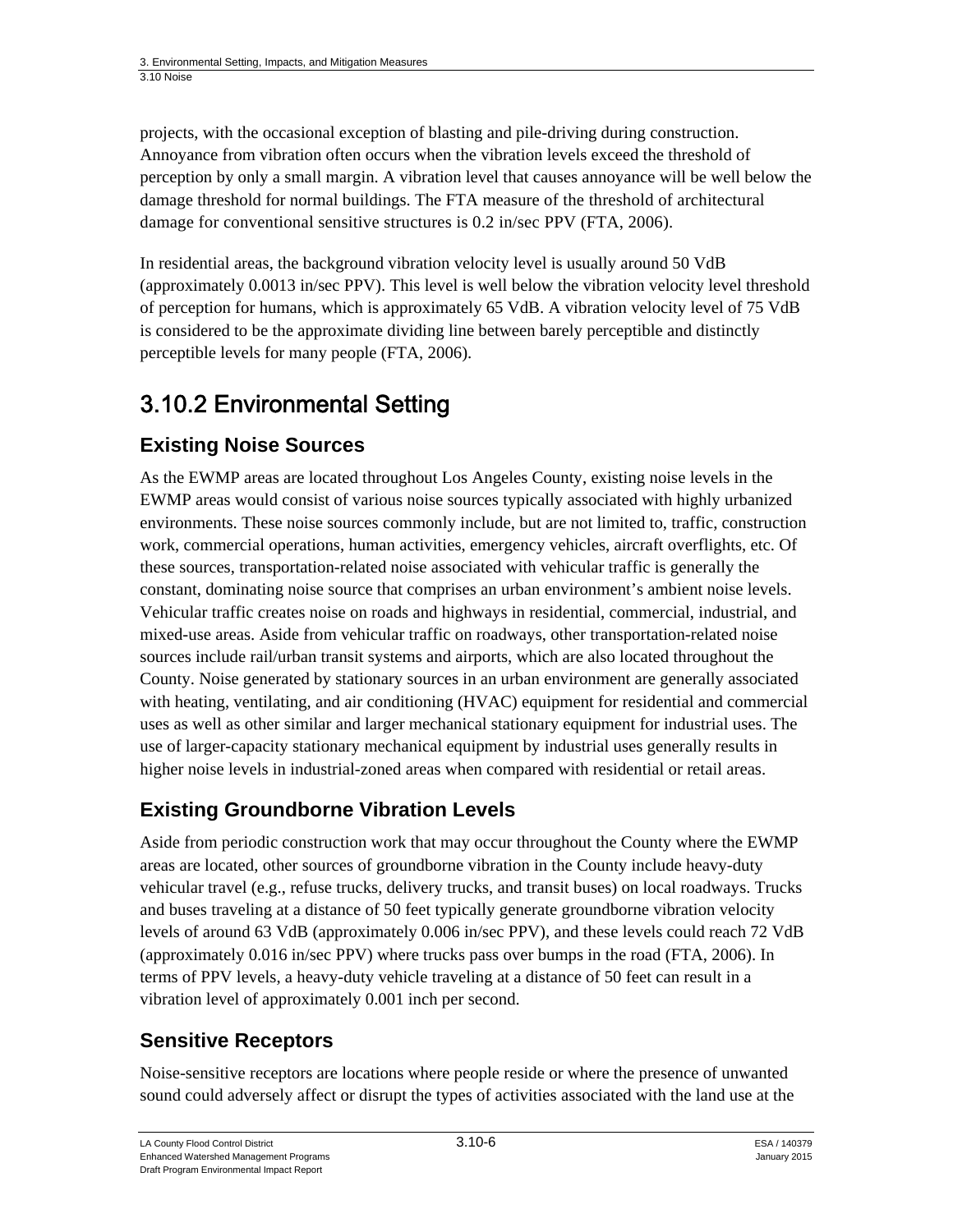location. Land uses such as residences, hotels, schools, rest homes, libraries, churches, and hospitals are generally more sensitive to noise than commercial and industrial land uses. As such, these types of land uses are considered to be noise-sensitive receptors. Given that the majority of the County is highly urbanized with a variety of land use types (e.g., open space, residential, commercial, mixed-use, public and semi-public, and industrial uses), and that the proposed program would be located in various watersheds across the County that span multiple jurisdictions, existing noise-sensitive uses such as residences, schools, guest lodging, hospitals, churches, parks, etc. would be located within and in proximity to the EWMP areas. As described in Section 3.9, *Land Use and Agriculture,* of this Program Environmental Impact Report (PEIR), many of the EWMP areas, including Ballona Creek, Beach Cities, Dominguez Channel, and Marina del Rey, have residential uses as the predominant land use.

# 3.10.3 Regulatory Setting

## **Federal**

### *Federal Noise Standards*

There are no federal noise standards that directly regulate environmental noise related to the construction or operation of the proposed program. With regard to noise exposure and workers, the Office of Safety and Health Administration (OSHA) regulations safeguard the hearing of workers exposed to occupational noise. Federal regulations also establish noise limits for medium and heavy trucks (more than 4.5 tons, gross vehicle weight rating) under 40 Code of Federal Regulations (CFR), Part 205, Subpart B. The federal truck pass-by noise standard is 80 dBA at 15 meters from the vehicle pathway centerline. These controls are implemented through regulatory controls on truck manufacturers.

### *Federal Transit Authority Vibration Standards*

The FTA has adopted vibration standards that are used to evaluate potential building damage impacts related to construction activities. The vibration damage criteria adopted by the FTA are shown in **Table 3.10-1**.

| <b>Building Category</b>                                | PPV (in/sec) |  |
|---------------------------------------------------------|--------------|--|
| I. Reinforced concrete, steel or timber (no plaster)    | 0.5          |  |
| II. Engineered concrete and masonry (no plaster)        | 0.3          |  |
| III. Non-engineered timber and masonry buildings        | 0.2          |  |
| IV. Buildings extremely susceptible to vibration damage | 0.12         |  |
| <b>SOURCE: FTA, 2006.</b>                               |              |  |

**TABLE 3.10-1 CONSTRUCTION VIBRATION DAMAGE CRITERIA** 

In addition, the FTA has also adopted standards associated with human annoyance for groundborne vibration impacts for the following three land-use categories: Vibration Category 1 – High Sensitivity, Vibration Category 2 – Residential, and Vibration Category 3 – Institutional.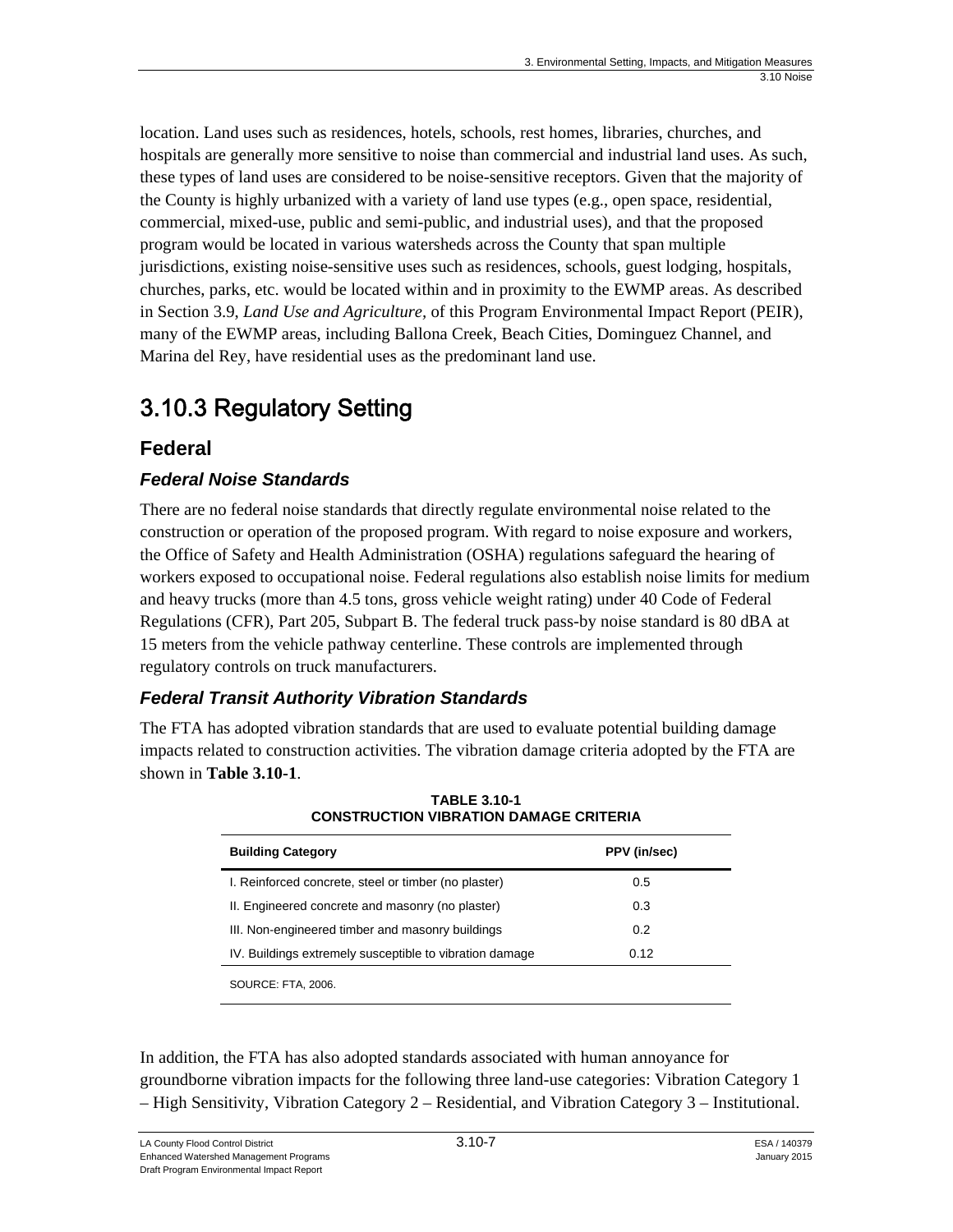The FTA defines Category 1 as buildings where vibration would interfere with operations within the building, including vibration-sensitive research and manufacturing facilities, hospitals with vibration-sensitive equipment, and university research operations. Vibration-sensitive equipment includes, but is not limited to, electron microscopes, high-resolution lithographic equipment, and normal optical microscopes. Category 2 refers to all residential land uses and any buildings where people sleep, such as hotels and hospitals. Category 3 refers to institutional land uses such as schools, churches, other institutions, and quiet offices that do not have vibration-sensitive equipment, but still have the potential for activity interference.

Under conditions where there are an infrequent number of events per day, the FTA has established thresholds of 65 VdB for Category 1 buildings, 80 VdB for Category 2 buildings, and 83 VdB for Category 3 buildings.<sup>1</sup> Under conditions where there are an occasional number of events per day, the FTA has established thresholds of 65 VdB for Category 1 buildings, 75 VdB for Category 2 buildings, and 78 VdB for Category 3 buildings.2 No thresholds have been adopted or recommended for commercial and office uses.

### **State**

### *California Department of Health Services Noise Standards*

The California Department of Health Services (DHS) has established guidelines for evaluating the compatibility of various land uses as a function of community noise exposure. These guidelines for land use and noise exposure compatibility are shown in **Table 3.10-2**. In addition, Section 65302(f) of the California Government Code requires each county and city in the State to prepare and adopt a comprehensive long-range general plan for its physical development, with Section  $65302(g)$  requiring a noise element to be included in the general plan. The noise element must: (1) identify and appraise noise problems in the community; (2) recognize Office of Noise Control guidelines; and (3) analyze and quantify current and projected noise levels.

The State of California also establishes noise limits for vehicles licensed to operate on public roads. For heavy trucks, the State pass-by standard is consistent with the federal limit of 80 dBA. The State pass-by standard for light trucks and passenger cars (less than 4.5 tons, gross vehicle rating) is also 80 dBA at 15 meters from the centerline. These standards are implemented through controls on vehicle manufacturers and by legal sanction of vehicle operators by state and local law enforcement officials.

l <sup>1</sup> "Infrequent events" is defined by the FTA as being fewer than 30 vibration events of the same kind per day.<br><sup>2</sup> "Occasional events" is defined by the FTA as between 30 and 70 vibration events of the same source per da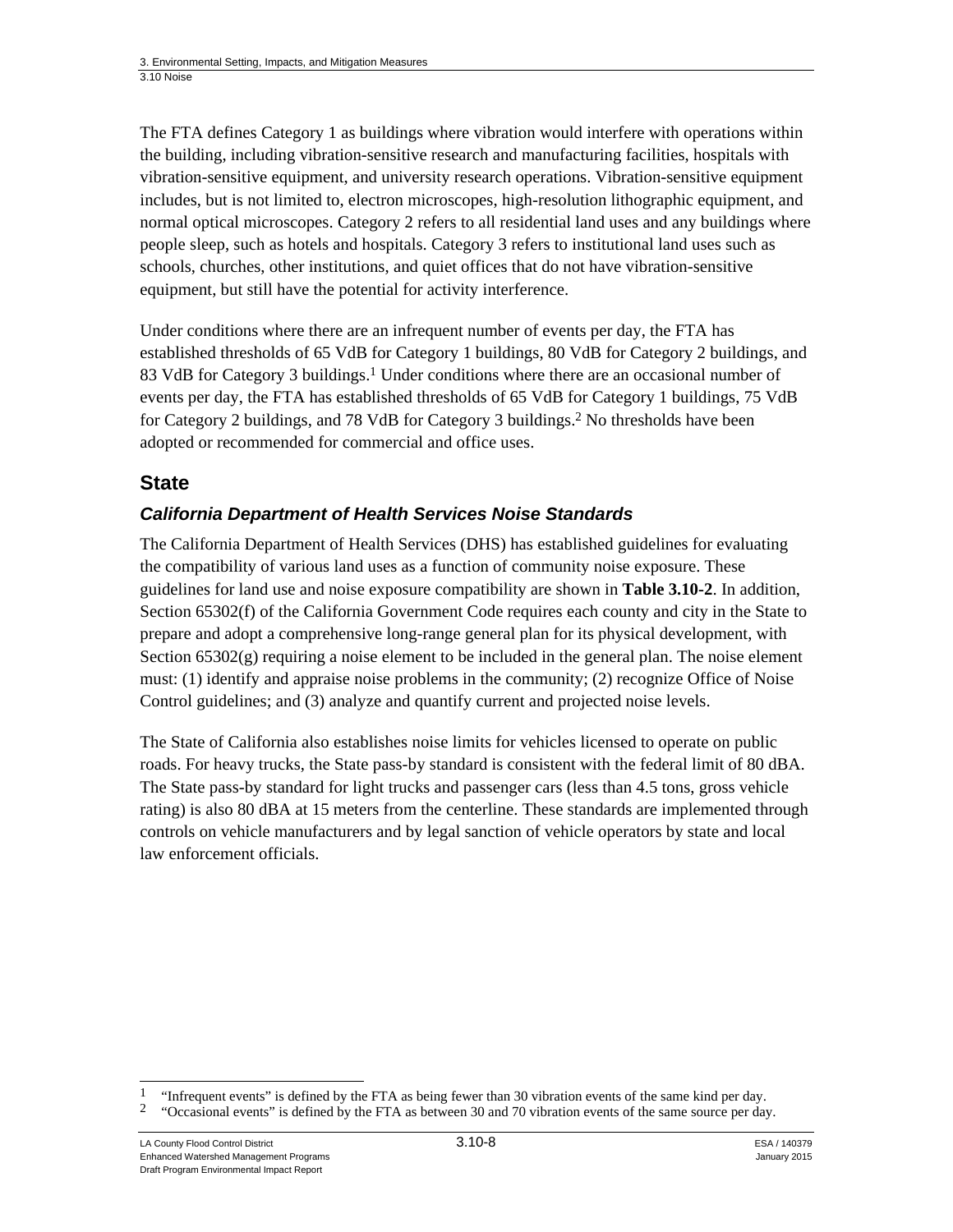| <b>Land Use</b>                                                      | <b>Normally</b><br>Acceptable <sup>a</sup> | Conditionally<br>Acceptable <sup>b</sup> | <b>Normally</b><br>UnacceptableC | <b>Clearly</b><br>Unacceptable <sup>d</sup> |
|----------------------------------------------------------------------|--------------------------------------------|------------------------------------------|----------------------------------|---------------------------------------------|
| Single-family, Duplex, Mobile Homes                                  | $50 - 60$                                  | $55 - 70$                                | $70 - 75$                        | above 75                                    |
| <b>Multi-Family Homes</b>                                            | $50 - 65$                                  | $60 - 70$                                | $70 - 75$                        | above 75                                    |
| Schools, Libraries, Churches,<br>Hospitals, Nursing Homes            | $50 - 70$                                  | $60 - 70$                                | 70 - 80                          | above 80                                    |
| Transient Lodging - Motels, Hotels                                   | $50 - 65$                                  | $60 - 70$                                | $70 - 80$                        | above 75                                    |
| Auditoriums, Concert Halls,<br>Amphitheaters                         |                                            | $50 - 70$                                |                                  | above 70                                    |
| Sports Arena,<br><b>Outdoor Spectator Sports</b>                     |                                            | $50 - 75$                                |                                  | above 75                                    |
| Playgrounds, Neighborhood Parks                                      | $50 - 70$                                  |                                          | $67 - 75$                        | above 75                                    |
| Golf Courses, Riding Stables,<br><b>Water Recreation, Cemeteries</b> | $50 - 75$                                  |                                          | $70 - 80$                        | above 80                                    |
| Office Buildings, Business and<br><b>Professional Commercial</b>     | $50 - 70$                                  | $67 - 77$                                | above 75                         | ---                                         |
| Industrial, Manufacturing, Utilities,<br>Agriculture                 | $50 - 75$                                  | 70 - 80                                  | above 75                         | $- - -$                                     |

#### **TABLE 3.10-2 COMMUNITY NOISE EXPOSURE (Ldn OR CNEL)**

a Normally Acceptable: Specified land use is satisfactory, based upon the assumption that any buildings involved are of normal conventional construction without any special noise insulation requirements.

b Conditionally Acceptable: New construction or development should be undertaken only after a detailed analysis of the noise reduction requirements is made and needed noise insulation features included in the design. Conventional construction, but with closed windows and fresh air supply systems or air conditioning will normally suffice.

c Normally Unacceptable: New construction or development should generally be discouraged. If new construction or development does proceed, a detailed analysis of the noise reduction requirements must be made and needed noise insulation features included in the design.

d Clearly Unacceptable: New construction or development should generally not be undertaken.

SOURCE: Office of Planning and Research, State of California Genera Plan Guidelines, October 2003 (in coordination with the California Department of Health Services).

### *State Vibration Standards*

There are no state vibration standards applicable to the proposed program. Moreover, according to the California Department of Transportation's (Caltrans') *Transportation and Construction Vibration Guidance Manual* (2013), there are no official Caltrans standards for vibration. However, this manual provides guidelines for assessing vibration damage potential to various types of buildings, ranging from 0.08 to 0.12 in/sec PPV for extremely fragile historic buildings, ruins, and ancient monuments to 0.50 to 2.0 in/sec PPV for modern industrial/commercial buildings. The vibration criteria for structural damage and human annoyance established in Caltrans' *Transportation and Construction Vibration Guidance Manual* (2013) are shown in **Tables 3.10-3** and **3.10-4**, respectively.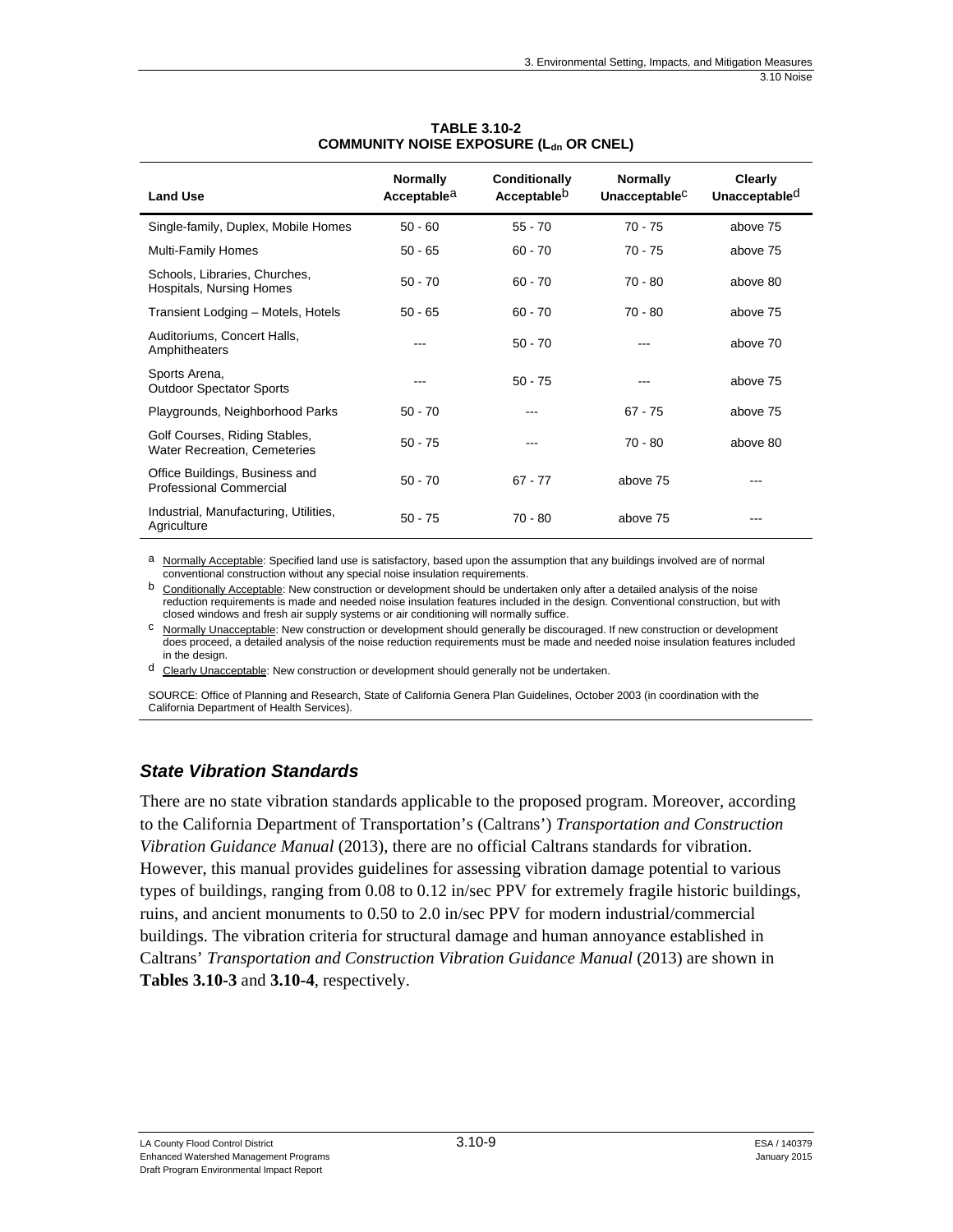#### **TABLE 3.10-3 CALTRANS VIBRATION DAMAGE POTENTIAL THRESHOLD CRITERIA**

| <b>Structure and Condition</b>                                    | <b>Transient Sources</b> | <b>Continuous/Frequent</b><br><b>Intermittent Sources</b> |
|-------------------------------------------------------------------|--------------------------|-----------------------------------------------------------|
| Extremely fragile historic buildings,<br>ruins, ancient monuments | 0.12                     | 0.08                                                      |
| Fragile buildings                                                 | 0.2                      | 0.1                                                       |
| Historic and some old buildings                                   | 0.5                      | 0.25                                                      |
| Older residential structures                                      | 0.5                      | 0.3                                                       |
| New residential structures                                        | 1.0                      | 0.5                                                       |
| Modern industrial/commercial<br>buildings                         | 2.0                      | 0.5                                                       |

#### **Maximum PPV (in/sec)**

NOTE: Transient sources create a single isolated vibration event, such as blasting or drop balls. Continuous/frequent intermittent sources include impact pile-drivers, pogo-stick compactors, crack and-seat equipment, vibratory pile drivers, and vibratory compaction equipment.

SOURCE: Caltrans, Transportation and Construction Vibration Guidance Manual, September 2013.

|                                | Maximum PPV (in/sec)     |                                                           |  |
|--------------------------------|--------------------------|-----------------------------------------------------------|--|
| <b>Structure and Condition</b> | <b>Transient Sources</b> | <b>Continuous/Frequent</b><br><b>Intermittent Sources</b> |  |
| Barely perceptible             | 0.04                     | 0.01                                                      |  |
| Distinctly perceptible         | 0.25                     | 0.04                                                      |  |
| Strongly perceptible           | 0.9                      | 0.10                                                      |  |
| Severe                         | 2.0                      | 0.4                                                       |  |

#### **TABLE 3.10-4 CALTRANS VIBRATION ANNOYANCE POTENTIAL CRITERIA**

NOTE: Transient sources create a single isolated vibration event, such as blasting or drop balls. Continuous/frequent intermittent sources include impact pile-drivers, pogo-stick compactors, crack and-seat equipment, vibratory pile drivers, and vibratory compaction equipment.

SOURCE: Caltrans, Transportation and Construction Vibration Guidance Manual, September 2013.

### **Local**

#### *County of Los Angeles General Plan Noise Element*

The California Government Code Section 65302(g) requires that a noise element be included in the General Plan of each county and city in the state. The Noise Element of the County of Los Angeles General Plan was established as a planning tool to develop strategies and action programs that address the multitude of noise sources and issues throughout the County. The noise guidelines used by the County are based on the community noise compatibility guidelines established by the State of California DHS (refer to Table 3.10-2), as described above. Specific regulations that implement these guidelines are set forth in the Los Angeles County Municipal Code as discussed below.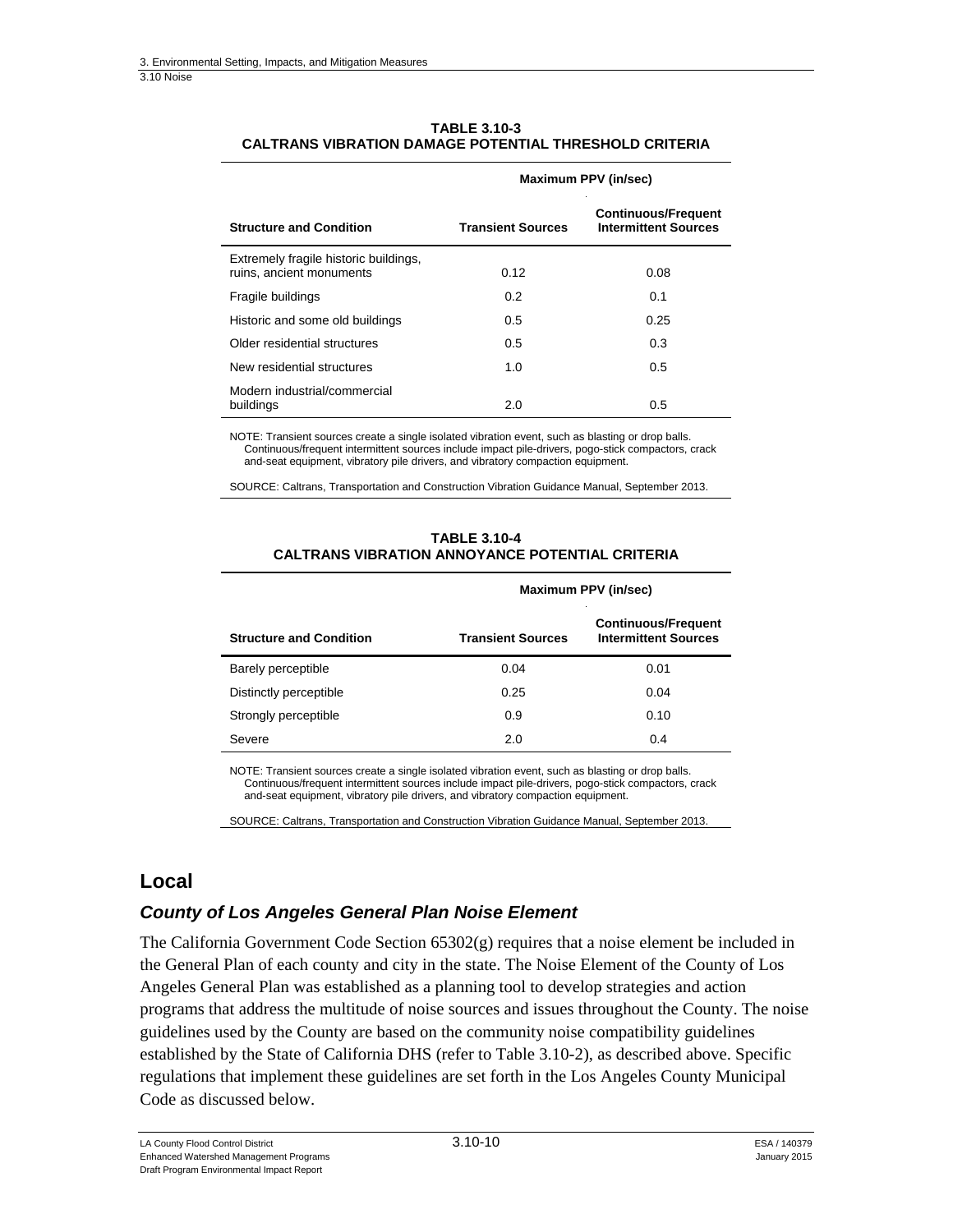### *County of Los Angeles Municipal Code*

Chapter 12.08, Noise Control, of the County of Los Angeles Municipal Code serves as the Noise Ordinance for the County and establishes noise standards to control unnecessary, excessive, and annoying noise and vibration in the County. Within Chapter 12.08 of the Los Angeles County Code, Section 12.08.380 assigned the following noise zones for receptor properties in the County:

- 1. Noise Zone 1 Noise-sensitive areas
- 2. Noise Zone 2 Residential properties
- 3. Noise Zone 3 Commercial properties
- 4. Noise Zone 4 Industrial properties

With respect to operational noise, Section 12.08.390 of the Noise Ordinance established exterior noise levels that should be applied to all receptor properties within a designated noise zone in the County. These exterior noise levels are shown in **Table 3.10-5**.

| Noise Zone                                                            | <b>Designated Noise Zone Land Use</b><br>(Receptor Property) | <b>Time Interval</b>                   | <b>Exterior Noise</b><br>Level (dBA) |  |
|-----------------------------------------------------------------------|--------------------------------------------------------------|----------------------------------------|--------------------------------------|--|
|                                                                       | Noise-sensitive area                                         | Anytime                                | 45                                   |  |
| Ш                                                                     | Residential properties                                       | 10:00 P.M. to 7:00<br>A.M. (nighttime) | 45                                   |  |
|                                                                       |                                                              | 7:00 A.M. to 10:00<br>P.M. (daytime)   | 50                                   |  |
| Ш                                                                     |                                                              | 10:00 P.M. to 7:00<br>A.M. (nighttime) | 55                                   |  |
|                                                                       | Commercial properties                                        | 7:00 A.M. to 10:00<br>P.M. (daytime)   | 60                                   |  |
| IV                                                                    | Industrial properties                                        | Anytime                                | 70                                   |  |
| SOURCE: County of Los Angeles Ordinance No. 11743, Section 12.08.390. |                                                              |                                        |                                      |  |

**TABLE 3.10-5 COUNTY OF LOS ANGELES EXTERIOR NOISE STANDARDS BY NOISE ZONES** 

The exterior noise levels shown in Table 3.10-5 are meant to be further applied as noise standards based on the duration of the noise; i.e., the louder the noise, the shorter the time it is allowed to last. The Noise Ordinance uses a number of noise metrics to define the permissible noise levels. These metrics include  $L_{50}$ ,  $L_{25}$ ,  $L_{8,3}$ ,  $L_{1.7}$ , and  $L_{\text{max}}$ , and are based upon a 1-hour timeframe which indicates exceedances of 50, 25, 8.3, and 1.7 percent of the time, plus the maximum sound level during that time period. The following noise standards should be applied to the exterior noise levels provided in Table 3.10-5:

 Standard No. 1 shall be the exterior noise level that may not be exceeded for a cumulative period of more than 30 minutes in any hour. Standard No. 1 shall be the applicable noise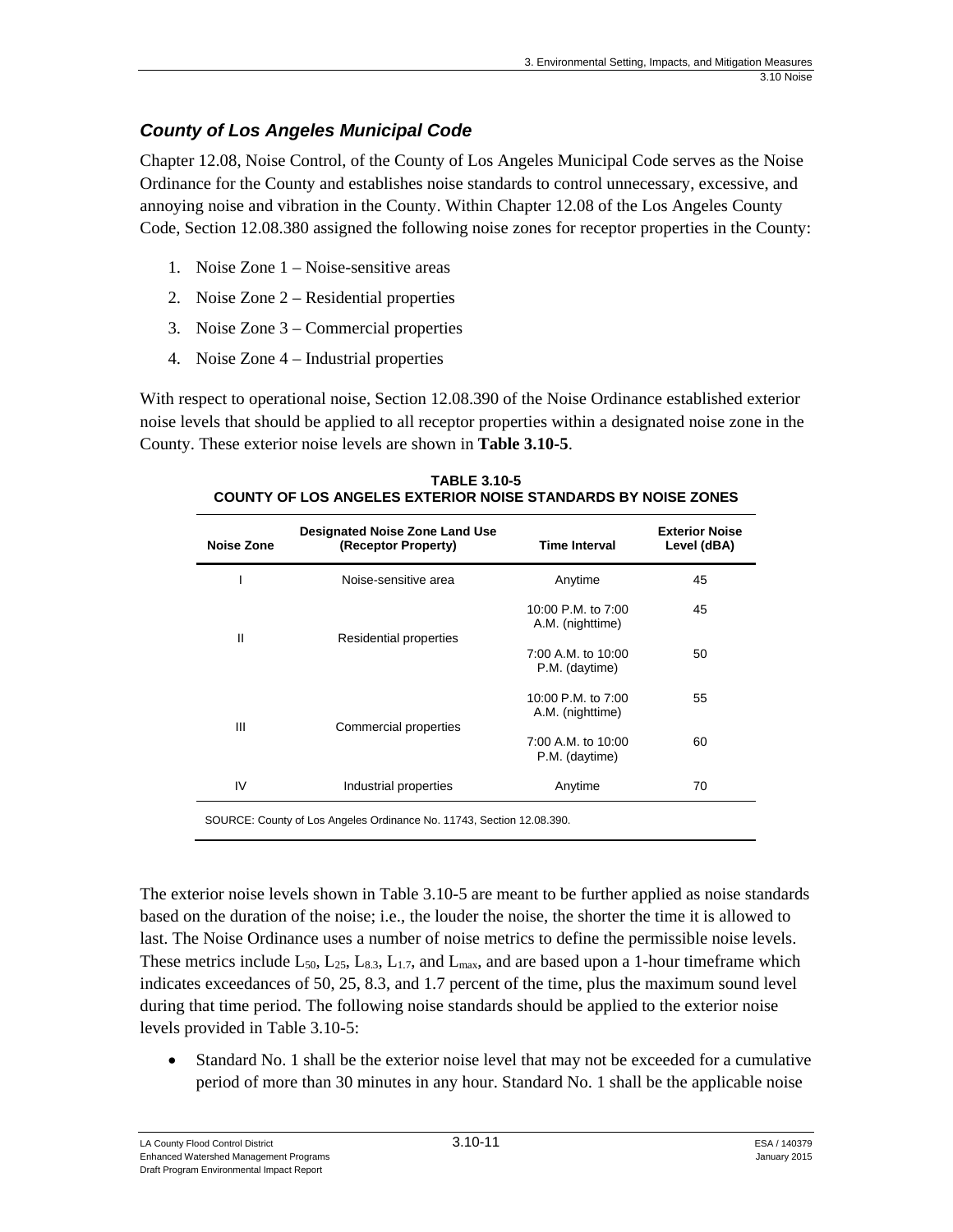level from Table 3.10-5; or, if the ambient  $L_{50}$  exceeds the forgoing level, then the ambient  $L_{50}$  becomes the exterior noise level for Standard No. 1.

- Standard No. 2 shall be the exterior noise level that may not be exceeded for a cumulative period of more than 15 minutes in any hour. Standard No. 2 shall be the applicable noise level from Table 3.10-5 plus 5 dB(A); or, if the ambient  $L_{25}$  exceeds the forgoing level, then the ambient  $L_{25}$  becomes the exterior noise level for Standard No. 2.
- Standard No. 3 shall be the exterior noise level that may not be exceeded for a cumulative period of more than 5 minutes in any hour. Standard No. 3 shall be the applicable noise level from Table 3.10-5 plus 20  $dB(A)$ ; or, if the ambient  $L_{8,3}$  exceeds the forgoing level, then the ambient  $L_{8,3}$  becomes the exterior noise level for Standard No. 3.
- Standard No. 4 shall be the exterior noise level that may not be exceeded for a cumulative period of more than one minute in any hour. Standard No. 4 shall be the applicable noise level from Table 3.10-5 plus 15 dB(A); or, if the ambient  $L_{1.7}$  exceeds the forgoing level, then the ambient  $L_{1,7}$  becomes the exterior noise level for Standard No. 4.
- Standard No. 5 shall be the exterior noise level that may not be exceeded for any period of time. Standard No. 5 shall be the applicable noise level from Table 3.10-5 plus 20  $dB(A)$ ; or, if the ambient  $L_0$  exceeds the forgoing level, then the ambient  $L_0$  becomes the exterior noise level for Standard No. 5.

Section 12.08.400 of the Noise Ordinance also established interior noise standards for dwelling units in the County based on the allowable interior noise levels shown in **Table 3.10-6**.

| Noise Zone | <b>Designated</b><br><b>Land Use</b> | <b>Time Interval</b>    | Allowable Interior<br>Noise Level (dBA) |
|------------|--------------------------------------|-------------------------|-----------------------------------------|
| All        | Multifamily                          | 10:00 P.M. to 7:00 A.M. | 40                                      |
|            | Residential                          | 7:00 A.M. to 10:00 P.M. | 45                                      |
|            |                                      |                         |                                         |

**TABLE 3.10-6 COUNTY OF LOS ANGELES INTERIOR NOISE STANDARDS FOR DWELLING UNITS**

SOURCE: County of Los Angeles Ordinance No. 11743, Section 12.08.400.

As indicated in Section 12.08.400, no person is allowed to operate or cause to be operated within a dwelling unit any source of sound, or allow the creation of any noise, that causes the noise level when measured inside a neighboring receiving dwelling unit to exceed the following standards:

- Standard No. 1. The applicable interior noise level from Table 3.10-6 for cumulative period of more than 5 minutes in any hour.
- Standard No. 2. The applicable interior noise level from Table 3.10-6 plus 5 dB(A) for a cumulative period of more than 1 minute in any hour.
- Standard No. 3. The applicable interior noise level from Table 3.10-6 plus 10 dB(A) or the maximum measured ambient noise level for any period of time.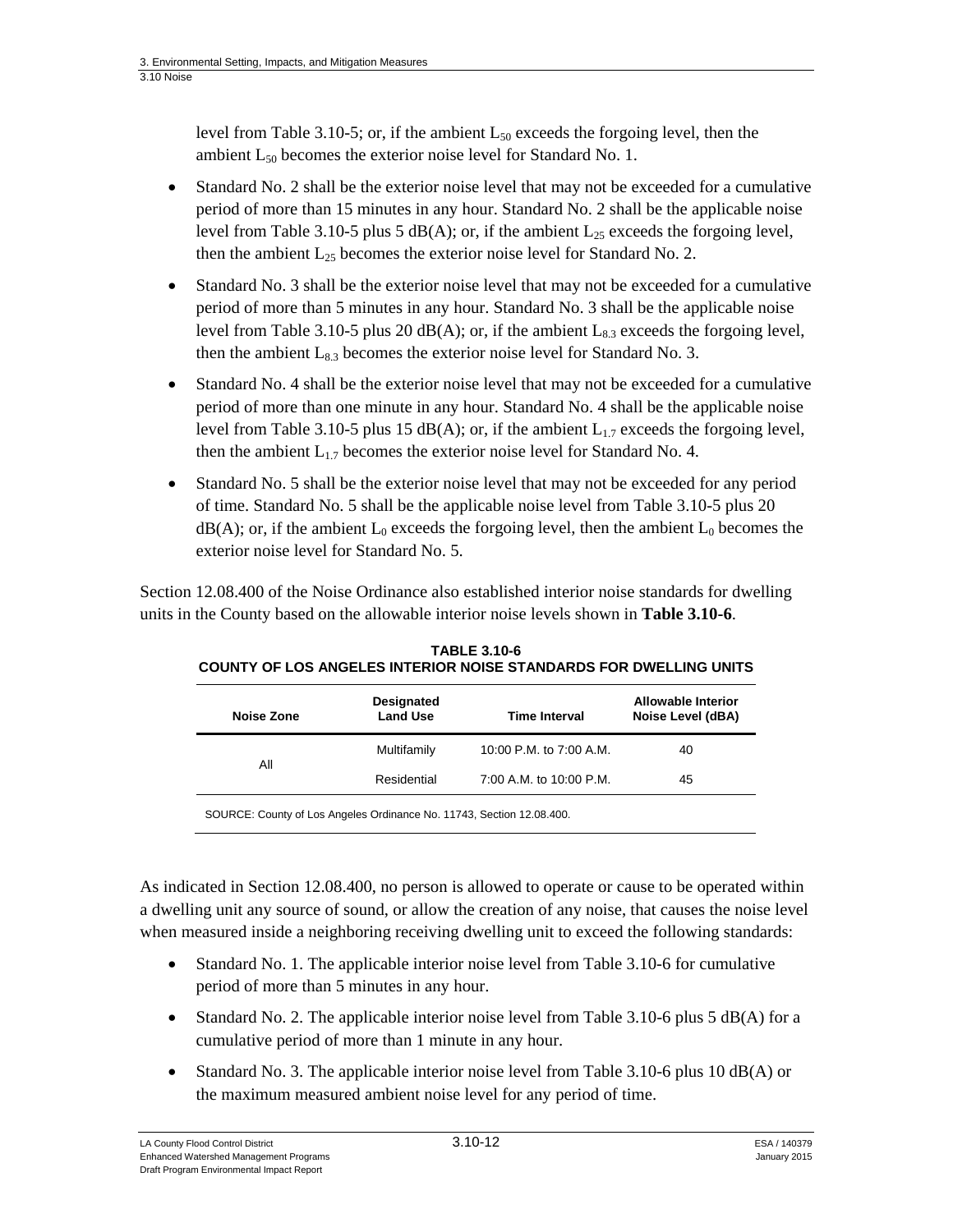With respect to construction noise in the County, Section 12.08.440 of the Noise Ordinance prohibits the operation of any tools or equipment used between weekday hours of 7:00 P.M. and 7:00 A.M., or at any time on Sundays or holidays, that will create a noise disturbance across a residential or commercial real-property line. The only exceptions would be emergency work or public safety projects (Section 12.08.0570, part 5, exemption H, Public Health and Safety Activities) or by variance issued by the health officer. Additionally, both the working hours and maximum levels of equipment and activity noise that are allowable from both mobile and stationary equipment in the County are defined by land use and shown in **Table 3.10-7**.

|                                           |                                         |                                             |                                  | <b>Residential Structures</b>               |                                         |                                             |
|-------------------------------------------|-----------------------------------------|---------------------------------------------|----------------------------------|---------------------------------------------|-----------------------------------------|---------------------------------------------|
|                                           | Single-Family                           |                                             | <b>Multi-Family</b>              |                                             |                                         | Semi-Residential/Commercial                 |
| Allowable<br><b>Work Dates</b><br>& Hours | <b>Mobile</b><br>Equipment <sup>a</sup> | <b>Stationary</b><br>Equipment <sup>b</sup> | Mobile<br>Equipment <sup>a</sup> | <b>Stationary</b><br>Equipment <sup>b</sup> | <b>Mobile</b><br>Equipment <sup>a</sup> | <b>Stationary</b><br>Equipment <sup>b</sup> |
| Daily                                     |                                         |                                             |                                  |                                             |                                         |                                             |
| 7:00 A.M. to<br>8:00 P.M. <sup>c</sup>    | 75 dBA                                  | 60 dBA                                      | 80 dBA                           | 65 dBA                                      | 85 dBA                                  | 70 dBA                                      |
| Daily<br>8:00 P.M. to<br>7:00 A.M. $^d$   | 60 dBA                                  | 50 dBA                                      | 64 dBA                           | 55 dBA                                      | 70 dBA                                  | 60 dBA                                      |
|                                           |                                         |                                             | <b>Business Structures</b>       |                                             |                                         |                                             |
| Daily <sup>d</sup>                        |                                         |                                             | 85 dBA                           |                                             |                                         |                                             |

#### **TABLE 3.10-7 COUNTY OF LOS ANGELES CONSTRUCTION NOISE STANDARDS**

<sup>a</sup> Represents maximum noise levels for nonscheduled, intermittent, short-term operation (less than 10 days).<br>
<sup>b</sup> Represents maximum noise level for repetitively scheduled and relatively long-term operation (periods of 1

SOURCE: County of Los Angeles Ordinance No. 11743, Section 12.08.440.

### *County of Los Angeles Groundborne Vibration Regulation*

With respect to vibration, the County Noise Ordinance identifies a presumed perception threshold of 0.01 inches per second over the range of 1 to 100 hertz . Section 12.08.560 of the County Noise Ordinance prohibits the operation of any device that creates vibration above the vibration perception threshold of any individual at or beyond the property boundary of the source if on private property, or at 150 feet (46 meters) from the source if on a public space or public right-ofway.

### *City General Plans and Municipal Codes*

The EWMP areas associated with the proposed program are located in multiple jurisdictions of Los Angeles County, which aside from the County also includes 46 cities. Each of these cities has their own independent General Plan and municipal code that regulates noise levels from various sources within their jurisdictional boundaries. Given that a project-level analysis for each structural BMP proposed in the EWMPs is beyond the scope of this PEIR, an extensive listing of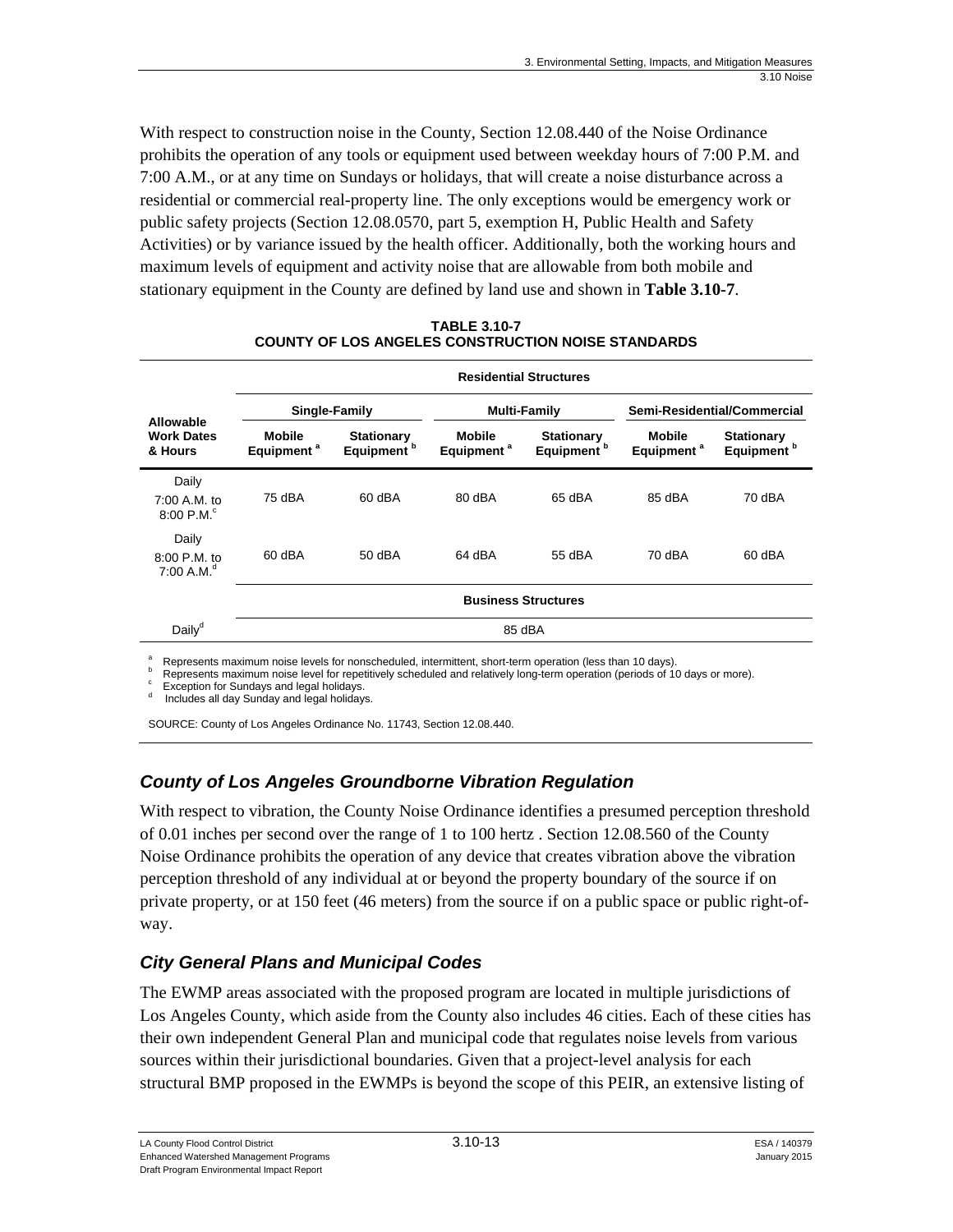the noise policies and regulations of each of the participating Permittees is not provided in this PEIR.

# 3.10.4 Impact Assessment

The proposed program's potential impacts have been assessed using the California Environmental Quality Act (CEQA) Guidelines Appendix G Checklist. The following sections discuss the key issue areas identified in the CEQA Guidelines with respect to the proposed program's potential effect due to noise and vibration.

# **Thresholds of Significance**

For the purposes of this PEIR and consistency with Appendix G of the CEQA Guidelines, the proposed program would have a significant noise impact if it would:

- Result in exposure of persons to, or generation of, noise levels in excess of standards established in the local general plan or noise ordinance, or applicable standards of other agencies.
- Result in exposure of persons to, or generation of, excessive groundborne vibration or groundborne noise levels.
- Result in a substantial permanent increase in ambient noise levels in the project vicinity above levels existing without the project.
- Result in a substantial temporary or periodic increase in ambient noise levels in the project vicinity above levels existing without the project.
- For a project located within an airport land use plan area, or, where such a plan has not been adopted, in an area within 2 miles of a public airport or public use airport, expose people residing or working in the area to excessive noise levels.
- For a project located in the vicinity of a private airstrip, expose people residing or working in the project area to excessive noise levels.

## **Program Impact Discussion**

### *Noise Levels Standard Exceedance*

**Impact 3.10-1: The proposed program could result in exposure of persons to, or generation of, noise levels in excess of standards established in the local general plan or noise ordinance, or applicable standards of other agencies.** 

### **Structural (Regional, Centralized, and Distributed) BMPs**

### *Construction*

Implementation of the proposed program would involve the installation of structural control measures that would be constructed as BMPs to reduce the impact of stormwater and nonstormwater on receiving water quality within the EWMP areas. Construction of the various structural BMPs proposed in the EWMP is anticipated to occur intermittently over the program implementation period. The proposed locations of individual BMPs are subject to change throughout the EWMP planning process. Definitive construction equipment lists, material lists,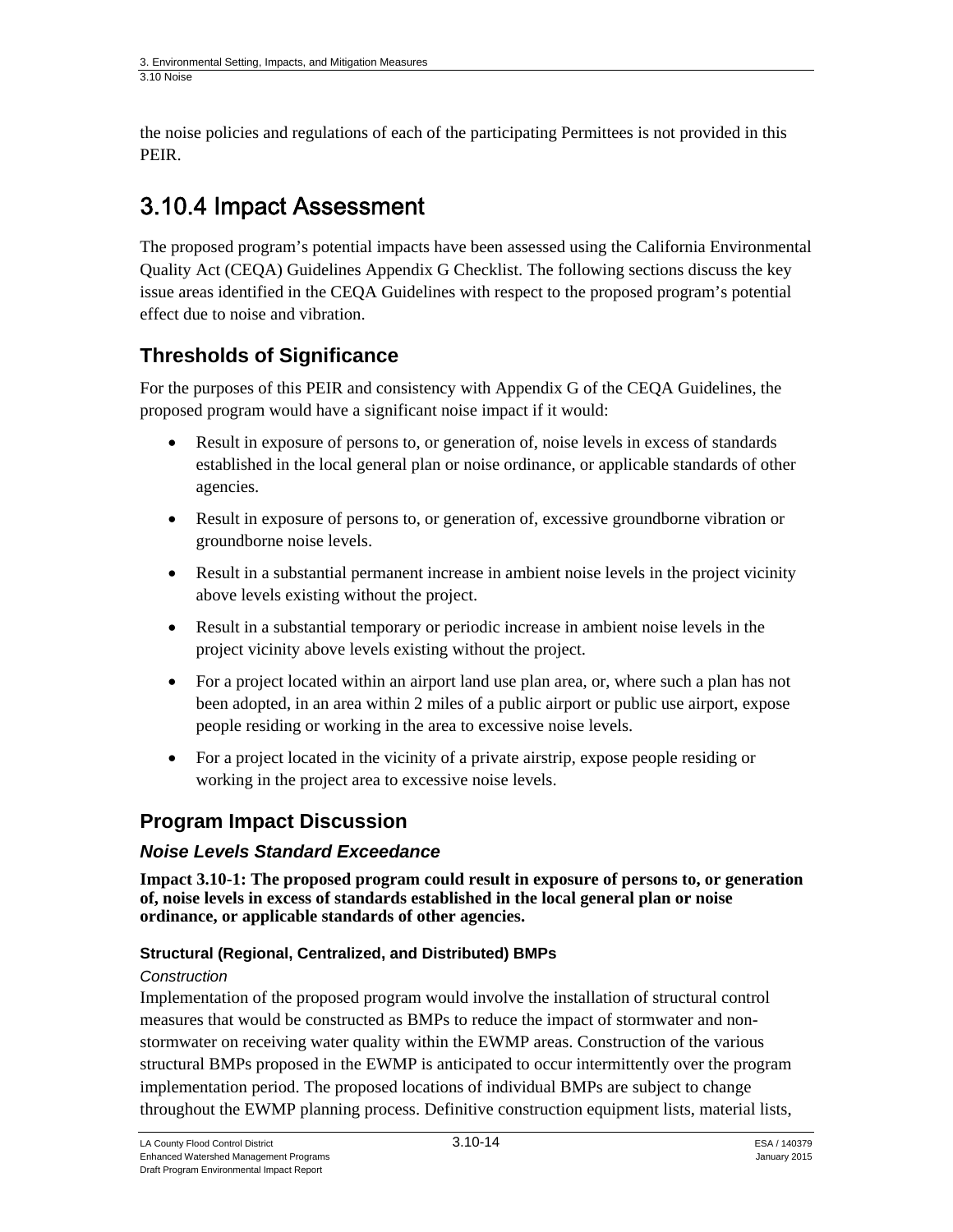construction methods, construction schedules, and workforce details would be developed in the future as specific structural BMP projects are finalized according to the EWMPs.

The construction noise impacts associated with each individual structural BMP project would be short-term in nature and limited to the period of time when construction activity is taking place for that particular project. Construction activity noise levels at and near each structural BMP construction site would fluctuate depending on the particular type, number, and duration of usage of various pieces of construction equipment. Generally, development at each BMP construction site may require the use of heavy construction equipment for activities such as site preparation, grading and excavation, and the physical development of the structural BMP. Development activities could also involve the use of smaller power tools, generators, and other sources of noise. During each stage of development for each individual structural BMP project, there would be a different mix of equipment operating and noise levels would vary based on the amount and type of equipment in operation and the location of the activity.

The USEPA has compiled data for outdoor noise levels for typical construction activities. These data are presented in **Table 3.10-8**. The noise levels shown in Table 3.10-8 represent composite noise levels associated with typical construction activities, which take into account both the number of pieces and spacing of heavy construction equipment that are typically used during each phase of construction. These noise levels would diminish rapidly with distance from the construction site at a rate of approximately 6 dBA per doubling of distance. For example, a noise level of 84 dBA  $L_{eq}$  measured at 50 feet from the noise source to the receptor would reduce to 78  $dBA$  L<sub>eq</sub> at 100 feet from the source to the receptor, and reduce by another 6 dBA L<sub>eq</sub> to 72 dBA Leq at 200 feet from the source to the receptor. **Table 3.10-9** shows the typical maximum and average noise levels produced by various types of construction equipment.

| <b>Construction Phase</b> | Noise Level (dBA, $_{\text{Leq}}$ <sup>a</sup> |
|---------------------------|------------------------------------------------|
| <b>Ground Clearing</b>    | 84                                             |
| Excavation                | 89                                             |
| Foundations               | 78                                             |
| Erection                  | 85                                             |
| Finishing                 | 89                                             |

| <b>TABLE 3.10-8</b>                       |
|-------------------------------------------|
| TYPICAL OUTDOOR CONSTRUCTION NOISE LEVELS |

a Average noise levels correspond to a distance of 50 feet from the noisiest piece of equipment associated with a given phase of construction and 200 feet from the rest of the equipment associated with that phase.

SOURCE: USEPA, 1971.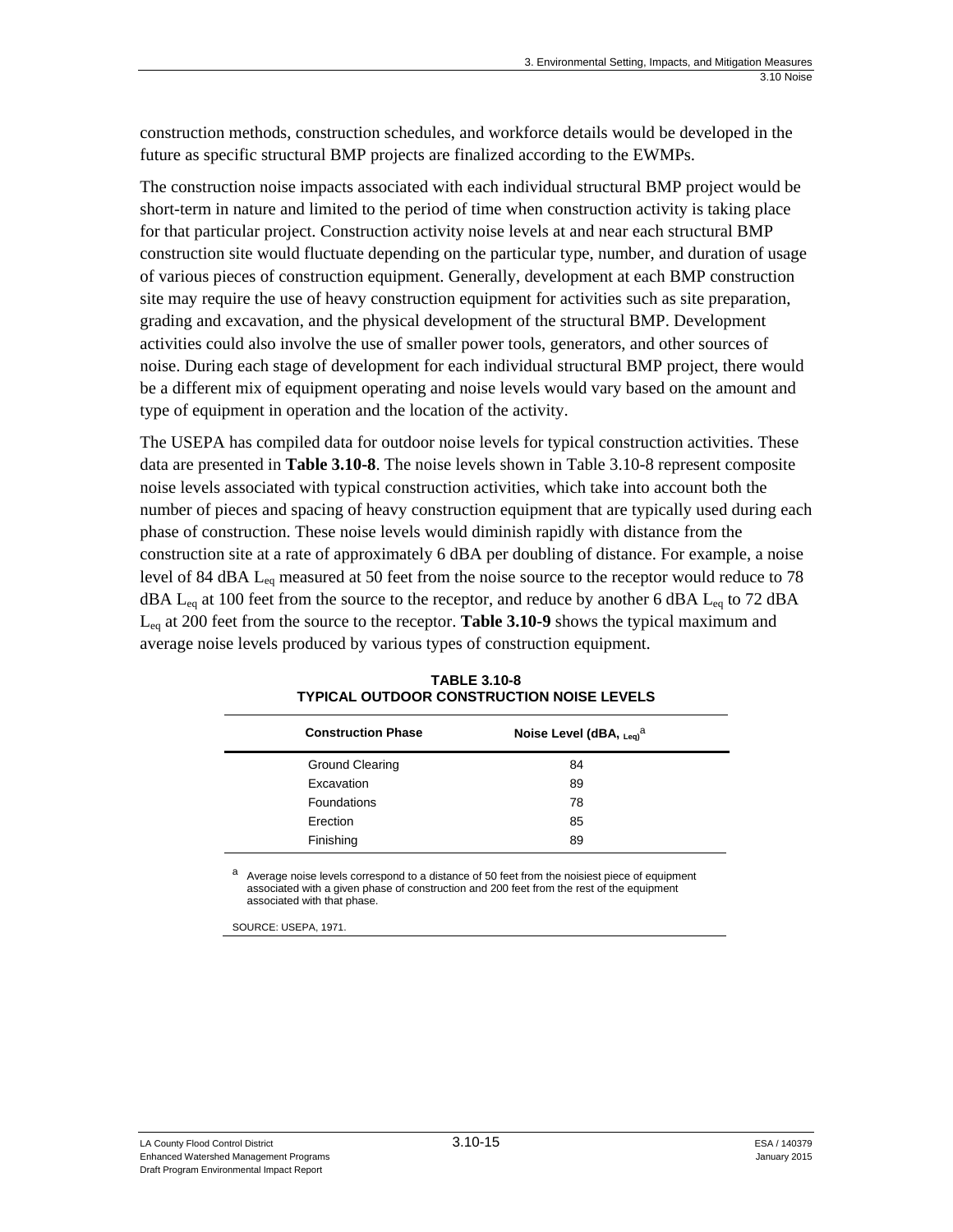| <b>Construction Equipment</b>   | <b>Maximum Noise Level</b><br>(dBA, $L_{max}$ at 50 feet) | <b>Average Noise Level</b><br>(dBA, $L_{eq}$ at 50 feet) <sup>a</sup> |
|---------------------------------|-----------------------------------------------------------|-----------------------------------------------------------------------|
| Air Compressor                  | 78                                                        | 74                                                                    |
| <b>Backhoe</b>                  | 78                                                        | 74                                                                    |
| Chain Saw                       | 84                                                        | 77                                                                    |
| Compactor (Ground)              | 83                                                        | 76                                                                    |
| Concrete Mixer Truck            | 79                                                        | 75                                                                    |
| Concrete Pump Truck             | 81                                                        | 74                                                                    |
| Concrete Saw                    | 90                                                        | 83                                                                    |
| Crane                           | 81                                                        | 73                                                                    |
| Dozer                           | 82                                                        | 78                                                                    |
| Dump Truck                      | 77                                                        | 73                                                                    |
| Excavator                       | 81                                                        | 77                                                                    |
| Generator                       | 82                                                        | 79                                                                    |
| <b>Flat-Bed Truck</b>           | 74                                                        | 70                                                                    |
| Front End Loader                | 79                                                        | 75                                                                    |
| Grader                          | 85                                                        | 81                                                                    |
| Jack Hammer                     | 89                                                        | 82                                                                    |
| <b>Pavement Scarafier</b>       | 90                                                        | 83                                                                    |
| Paver                           | 77                                                        | 74                                                                    |
| <b>Pneumatic Tool</b>           | 85                                                        | 82                                                                    |
| Pumps                           | 81                                                        | 78                                                                    |
| Roller                          | 80                                                        | 73                                                                    |
| Scraper                         | 84                                                        | 80                                                                    |
| Tractor                         | 84                                                        | 80                                                                    |
| Vacuum Street Sweeper           | 82                                                        | 72                                                                    |
| <b>Vibratory Concrete Mixer</b> | 80                                                        | 73                                                                    |
| Welder/Torch                    | 74                                                        | 70                                                                    |

#### **TABLE 3.10-9 TYPICAL NOISE LEVELS FROM CONSTRUCTION EQUIPMENT**

a The average noise levels for the construction equipment at 50 feet were calculated from the maximum noise levels using the usage factors for each piece of equipment provided in the FHWA's RCNM.

SOURCE: FHWA, 2006.

As shown in Table 3.10-8, excavation activities can typically generate noise levels of 89 dBA  $L_{eq}$ at 50 feet from the construction noise source. Given the urbanized environment of many of the EWMP areas, many of the structural BMP projects would be constructed in proximity or adjacent to existing land uses, including those that are noise-sensitive uses. The construction activities for each structural BMP project would temporarily expose their respective existing off-site surrounding land uses to increased noise levels while construction activities are ongoing. This would be most applicable to the distributed BMPs, which are most likely to be implemented in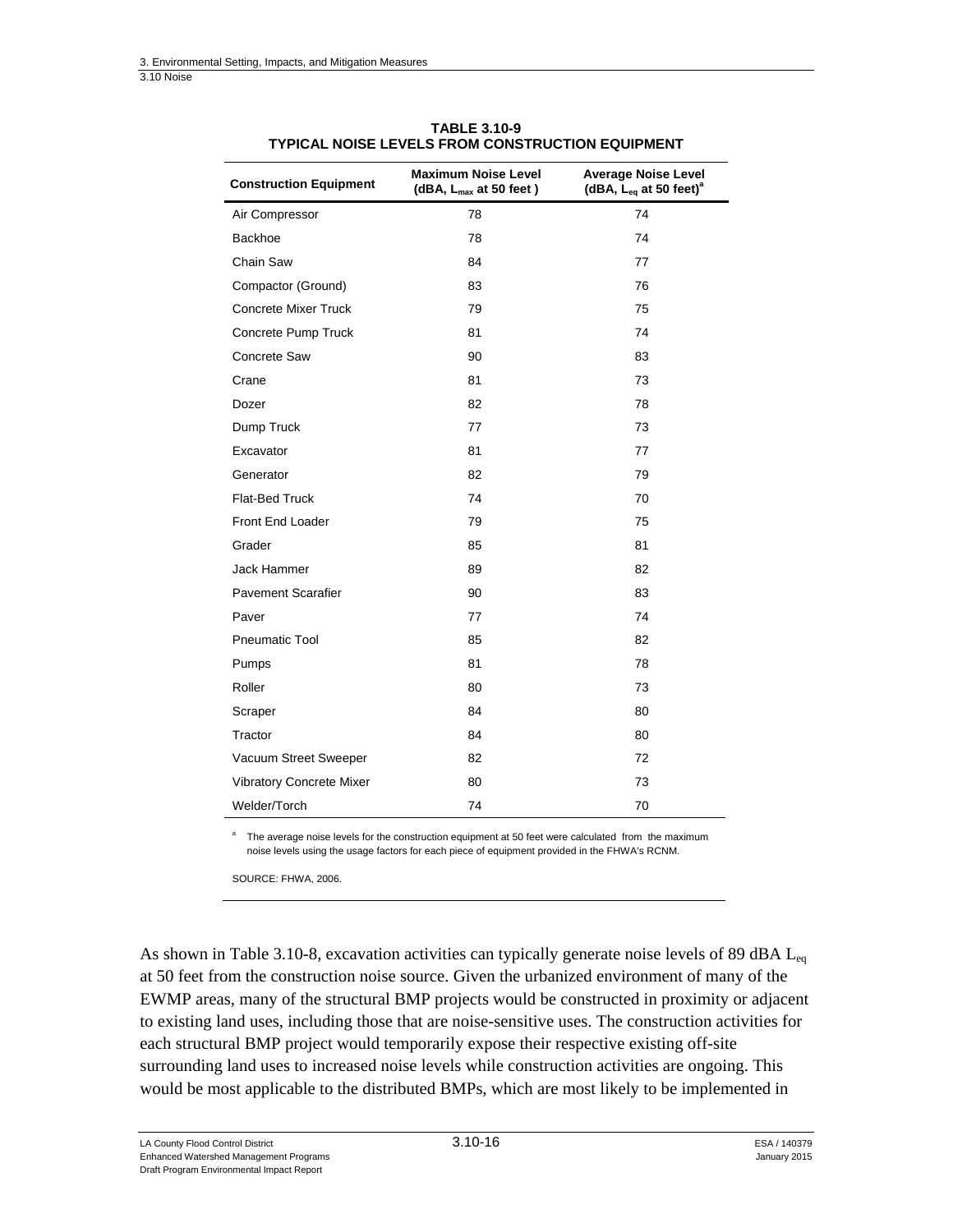high-density urban, commercial, industrial, and transportation areas where they will either replace or improve upon existing stormwater infrastructure. While the larger centralized and regional structural BMP projects (which require a larger footprint than the distributed BMPs) would occur mostly in existing open space areas that may have greater buffer distances to nearby surrounding land uses, there may still be incidences where a proposed centralized or regional structural BMP site could be located directly adjacent to an existing noise-sensitive land use. Where a proposed structural BMP site is located adjacent or in proximity to existing land uses, the construction activities at the structural BMP site would expose these off-site land uses to increased temporary and intermittent noise levels that are substantially greater than existing ambient noise levels in the area.

While construction noise levels may be exempt from the noise regulations of most of the implementing agencies, there may also be instances where some of the implementing agencies have their own established numerical noise standard for construction noise levels, such as the County of Los Angeles, City of Los Angeles, and the City of El Segundo. Although it is generally anticipated that construction of the structural BMPs would comply with such construction noise standards, there may be scenarios where these local numerical noise standards could potentially be exceeded. As a result, under these conditions, construction noise impacts would be potentially significant.

**Mitigation Measure NOISE-1** would reduce construction noise impacts, requiring construction activities to be conducted in accordance with the applicable local noise regulations and standards, the implementation of noise reduction devices and techniques during construction activities, and advance notification to the surrounding noise-sensitive receptors of a structural BMP site about upcoming construction activities and their hours of operation. This would serve to reduce the construction-related noise levels at nearby receptors to the maximum extent feasible. However, as discussed previously, for implementing agencies that have established numerical noise standards for construction activities, there may be circumstances where the construction activities for a particular structural BMP project may exceed established thresholds. . Because of the possibility that certain structural BMP projects may exceed noise levels established by their respective local jurisdictions, this impact would be significant and unavoidable.

### *Operation*

As discussed previously, the majority of the distributed, centralized, and regional structural BMPs would operate passively in the sense that they would not require the use of mechanized stationary equipment for their operation; however, it is anticipated that some of the centralized and regional structural BMPs would require the use of irrigation pump stations and associated components to divert the collected stormwater. At these structural BMP sites, operational noise levels would result from operation of the pumps and associated components. However, as a stationary noise source, the pumping equipment used at a structural BMP site would be required to comply with the applicable exterior noise standards and/or regulations established by the implementing agency that has jurisdiction over the site. Additionally, it is anticipated that many of the irrigation pumps would be located belowground and all other noise-producing components (e.g., generators) would be enclosed. As such, the noise levels generated by on-site pumps and associated components at structural BMP sites associated with the project would not exceed or violate noise standards and regulations established by implementing agencies in the EWMP areas. **Mitigation Measure NOISE-2** would be implemented to ensure that the operational noise levels occurring at structural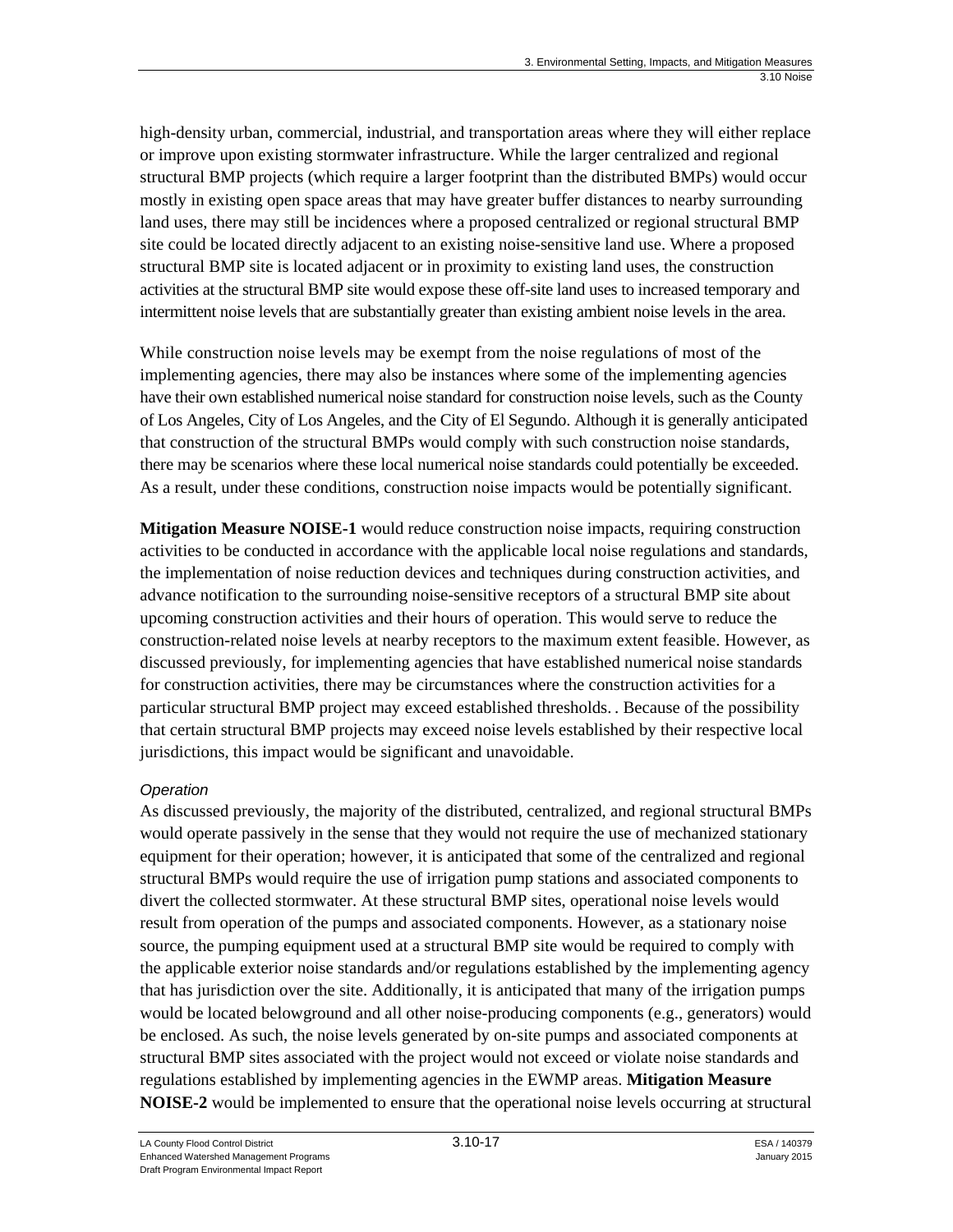BMP sites that employ stationary mechanized equipment would be required to adhere and comply with the local noise standards established by the responsible implementing agency. Thus, with implementation of Mitigation Measure NOISE-2, operational noise impacts would be less than significant.

### **Mitigation Measures:**

**NOISE-1:** The implementing agencies shall implement the following measures during construction as needed:

- Include design measures necessary to reduce the construction noise levels to where feasible. These measures may include noise barriers, curtains, or shields.
- Place noise-generating construction activities (e.g., operation of compressors and generators, cement mixing, general truck idling) as far as possible from the nearest noise-sensitive land uses.
- Locate stationary construction noise sources as far from adjacent noise-sensitive receptors as possible.
- If construction is to occur near a school, the construction contractor shall coordinate the with school administration in order to limit disturbance to the campus. Efforts to limit construction activities to non-school days shall be encouraged.
- For the centralized and regional BMP projects located adjacent to noise-sensitive land uses, identify a liaison for these off-site sensitive receptors, such as residents and property owners, to contact with concerns regarding construction noise and vibration. The liaison's telephone number(s) shall be prominently displayed at construction locations.
- For the centralized and regional BMP projects located adjacent to noise-sensitive land uses, notify in writing all landowners and occupants of properties adjacent to the construction area of the anticipated construction schedule at least 2 weeks prior to groundbreaking.

**NOISE-2:** All structural BMPs that employ mechanized stationary equipment that generate noise levels shall comply with the applicable noise standards established by the implementing agency with jurisdiction over the structural BMP site. The equipment shall be designed with noise-attenuating features (e.g., enclosures) and/or located at areas (e.g., belowground) where nearby noise-sensitive land uses would not be exposed to a perceptible noise increase in their noise environment.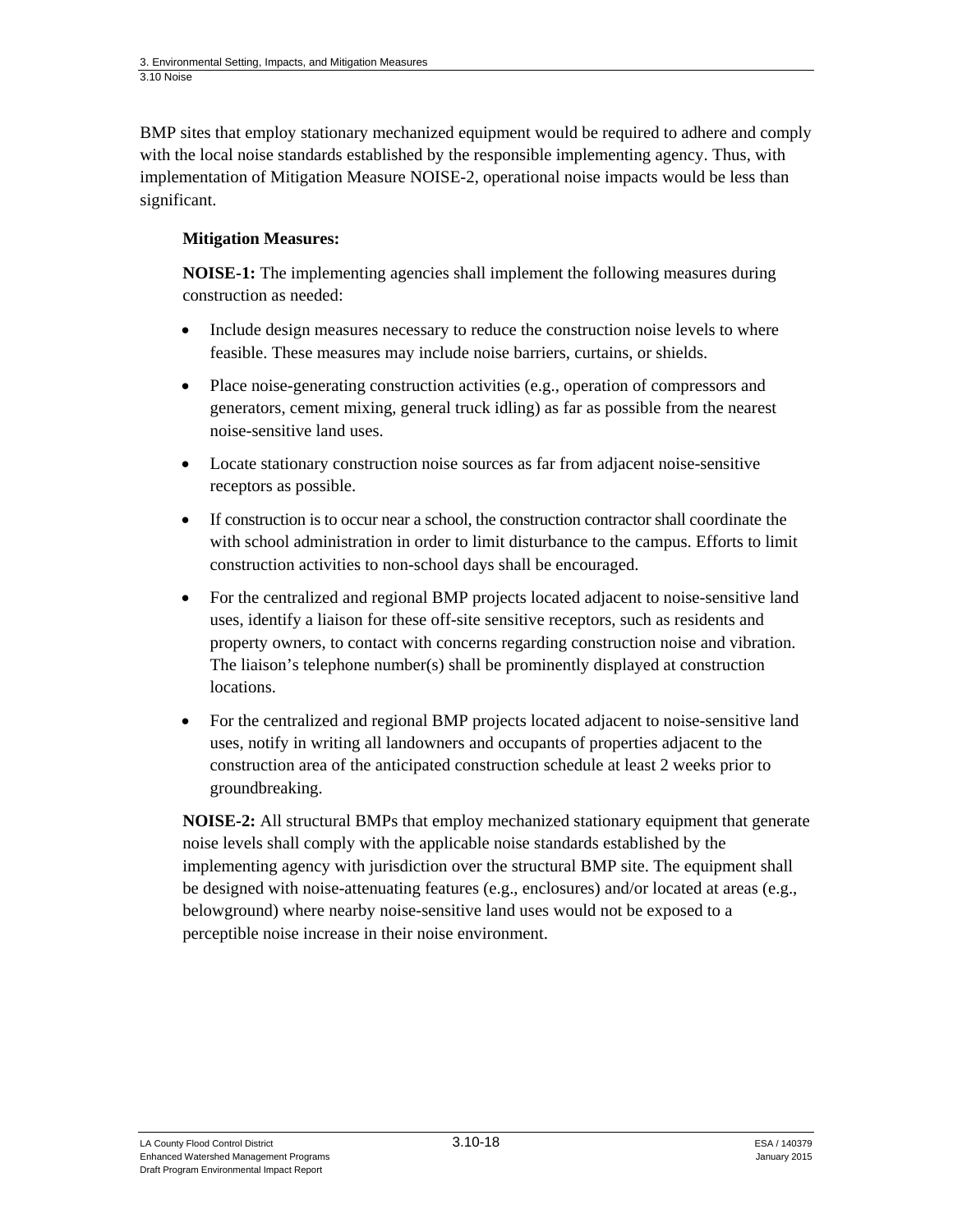**Significance Determination:** Significant and unavoidable with mitigation for construction; less than significant with mitigation for operations. (The application of these mitigation measures to specific BMP types and categories are identified in Table 3.10-11.)

### **Non-Structural (Institutional) BMPs**

As discussed in Chapter 2.0, *Project Description*, non-structural/institutional BMPs do not include the construction of new facilities. Consequently, there would be no impacts related to construction noise.

**Mitigation Measures:** None required

**Significance Determination:** No impact

### *Groundborne Vibration*

**Impact 3.10-2: The proposed program could result in exposure of persons to, or generation of, excessive groundborne vibration.** 

### **Structural (Regional, Centralized, and Distributed) BMPs**

Construction of many of the structural BMP projects would include activities such as site preparation, grading, and excavation, which would have the potential to generate low levels of groundborne vibration. Persons residing and working in an area located in proximity to a structural BMP site could be exposed to some degree of groundborne vibration or groundborne noise levels related to construction activities. Ground vibrations from construction activities only rarely reach the levels that can damage structures, but they can be perceived in the audible range and be felt in buildings very close to a construction site.

Construction activities for the various structural BMP projects would have the potential to impact their respective nearby land uses. Given the urbanized environment of the County, the potential exists for construction of a structural BMP project, especially the distributed structural BMPs that would most likely be implemented in existing high-density areas, to be located within 25 feet of an adjacent noise-sensitive land use. Consequently, existing off-site receptors that are located immediately adjacent to these structural BMP sites could be exposed to some degree of groundborne vibration. The various PPV and RMS velocity (in VdB) levels for the types of construction equipment that could operate during the construction of the structural BMP projects are identified in **Table 3.10-10**. Based on the information presented in Table 3.10-11, vibration velocities could reach as high as approximately 0.089-inch-per-second PPV at 25 feet from the operation of a large bulldozer. This corresponds to an RMS velocity level (in VdB) of 87 VdB at 25 feet from the large bulldozer.

For the types of construction methods required to construct the various structural BMPs, vibration levels at nearby sensitive receptors would not approach the Caltrans damage thresholds presented in Table 3.10-3. Although some vibration may be experienced locally, vibration-related impacts from implementation of structural BMPs would be less than significant.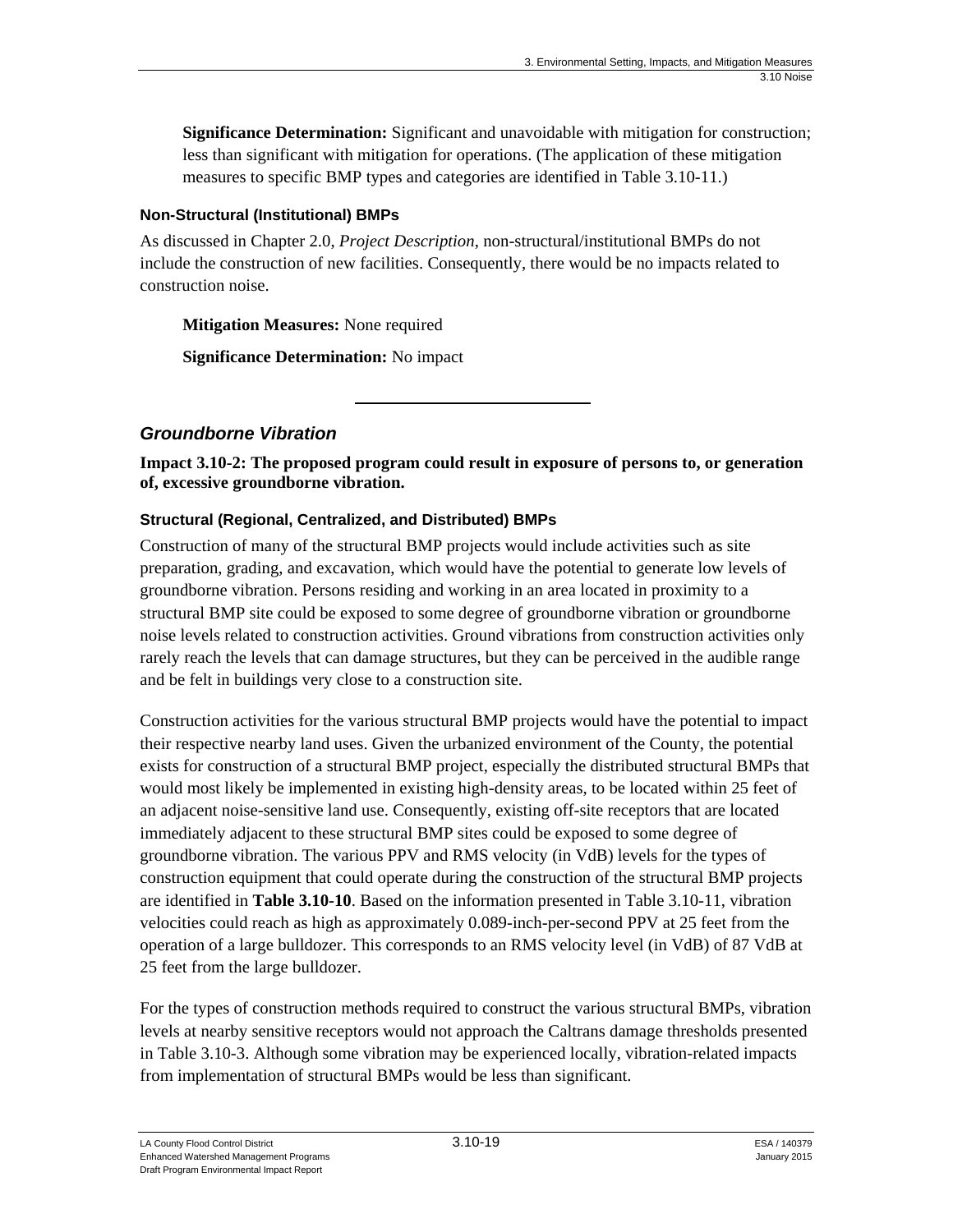| <b>Construction Equipment</b> | PPV at 25 feet (inches/second) | RMS at 25 feet (VdB) |
|-------------------------------|--------------------------------|----------------------|
| Large Bulldozer               | 0.089                          | 87                   |
| Loaded Trucks                 | 0.076                          | 86                   |
| Jackhammer                    | 0.035                          | 79                   |
| Small Bulldozer               | 0.003                          | 58                   |
| SOURCE: FTA, 2006.            |                                |                      |

#### **TABLE 3.10-10 VIBRATION VELOCITIES FOR CONSTRUCTION EQUIPMENT**

#### **Mitigation Measures:** None required

**Significance Determination:** Less than significant

#### **Non-Structural (Institutional) BMPs**

As discussed in Chapter 2.0, *Project Description*, non-structural/institutional BMPs do not include the construction of new facilities. Consequently, there would be no impacts related to groundborne vibration or noise.

**Mitigation Measures:** None required

**Significance Determination:** No impact

### *Permanent Ambient Noise Levels Increase*

**Impact 3.10-3: The proposed program could result in a substantial permanent increase in ambient noise levels in the project vicinity above levels existing without the project.** 

#### **Structural (Regional, Centralized, and Distributed) BMPs**

Given that the majority of the distributed, centralized, and regional structural BMPs would operate in a passive manner (i.e., would not require the use of mechanized stationary equipment) after their construction, no operational noise levels would be generated by these structural BMPs. However, it is anticipated that that some of the centralized and regional structural BMPs would require the use of irrigation pump stations and associated components to divert the collected stormwater. At these structural BMP sites, noise levels generated from the long-term operation of the pumps and associated components could result in increased noise levels in the surrounding noise environment. However, as discussed under Impact 3.10-1, the pumping equipment used at a structural BMP site would be required to comply with the applicable exterior noise standards and/or regulations established by the implementing agency that has jurisdiction over the site. In addition, many of the irrigation pumps would primarily be located belowground and all other noise-producing components (e.g., generators) would be enclosed. Furthermore, with implementation of **Mitigation Measure NOISE-1**,which would require the stationary mechanized equipment employed at each structural BMP site to comply with the local noise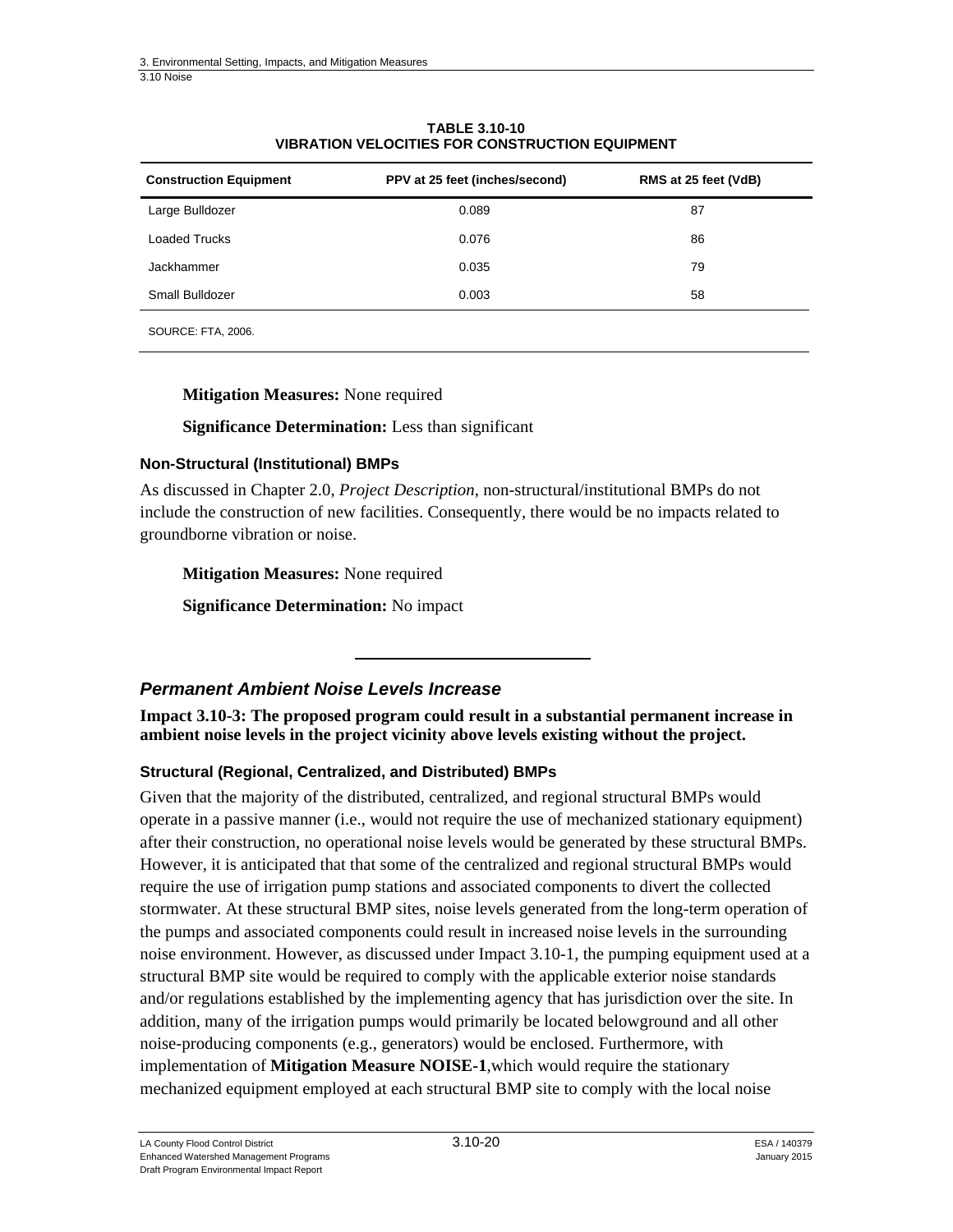standards established by the responsible implementing agency with jurisdiction over the site, and for the equipment to be designed and located in a manner such that neighboring sensitive land uses would not be exposed to a perceptible noise increase in their environment (**Mitigation Measure NOISE-2)**, this impact would be less than significant.

**Mitigation Measures:** Implementation of **Mitigation Measures NOISE-1** and **NOISE-2** 

**Significance Determination:** Less than significant with mitigation (The application of these mitigation measures to specific BMP types and categories are identified in Table 3.10-11.)

### **Non-Structural (Institutional) BMPs**

As discussed in Chapter 2.0, *Project Description*, non-structural/institutional BMPs do not include the operation of new facilities. Consequently, there would be no impacts related to a substantial permanent increase in ambient noise levels resulting from implementation of the nonstructural BMPs.

**Mitigation Measures:** None required

**Significance Determination:** No impact

### *Temporary Ambient Noise Levels Increase*

**Impact 3.10-4: The proposed program could result in a substantial temporary or periodic increase in ambient noise levels in the project vicinity above levels existing without the project.** 

### **Structural (Regional, Centralized, and Distributed) BMPs**

During construction of the distributed, centralized, and regional structural BMPs, temporary or periodic increases in noise levels in and around each structural BMP site would result from the operation of construction equipment. As discussed in Impact 3.10-1, the construction activities for each individual structural BMP project would expose their respective nearby existing land uses to increased noise levels. Where a structural BMP site is located within 25 feet of an existing noise-sensitive land use, the resulting construction noise levels at that existing land use could reach as high as 95 dBA  $L_{eq}$  during excavation activities, which would result in a substantial noise increase over existing ambient noise levels at that existing land use. Although implementation of **Mitigation Measure NOISE-1** would reduce construction noise levels associated with the proposed program to the maximum extent feasible, under circumstances where future structural BMP sites are located immediately adjacent to existing sensitive land uses, the noise impacts related to a substantial temporary or periodic increase in ambient noise levels above levels existing without the structural BMPs would remain significant. Therefore, this impact for the proposed program would be significant and unavoidable. The identification of a significant and unavoidable program-level impact in this PEIR for the proposed program, however, does not preclude the finding of future less-than-significant impacts for individual structural BMP projects.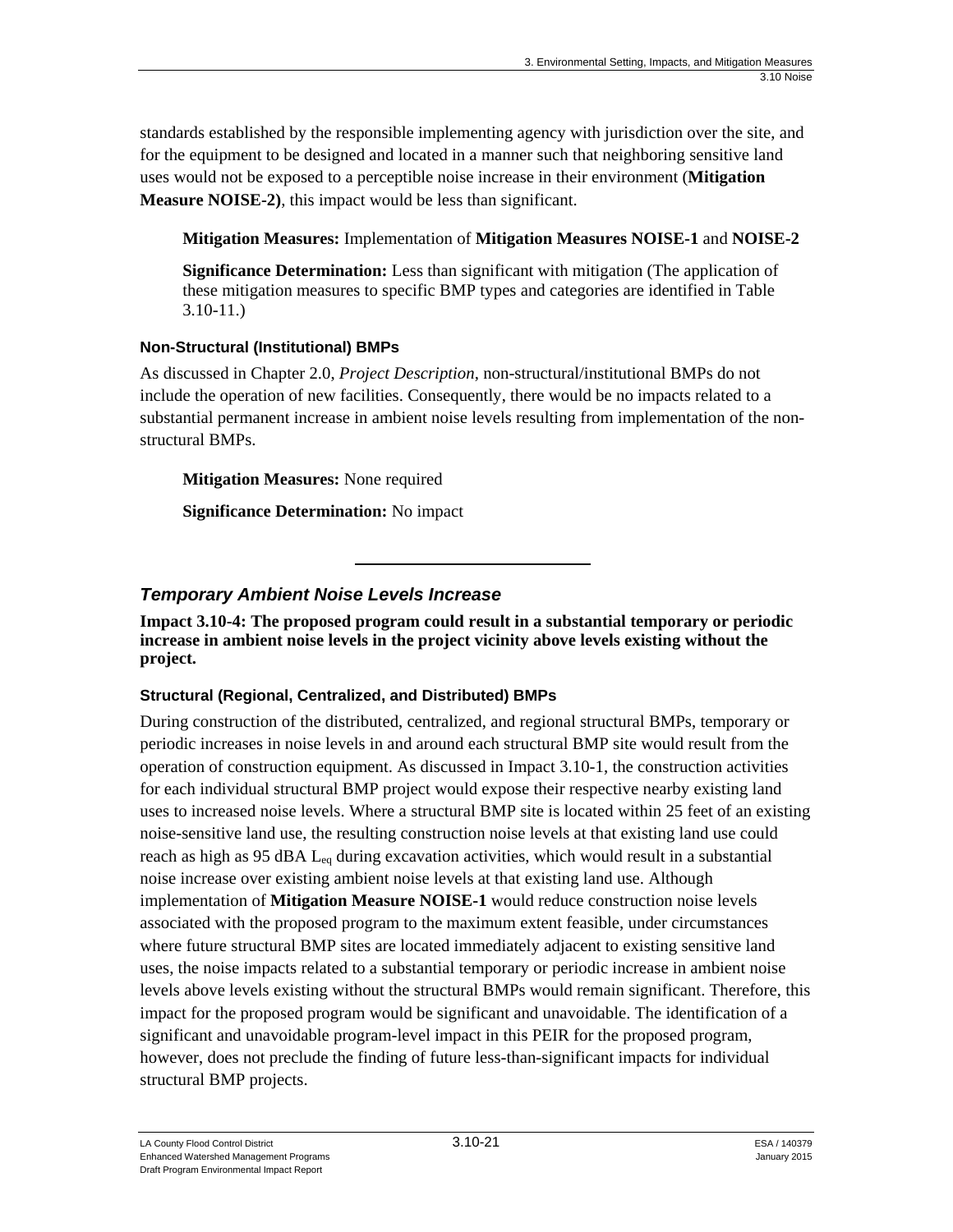### **Mitigation Measures:** Implementation of **Mitigation Measure NOISE-1**

**Significance Determination:** Significant and unavoidable with mitigation (The application of this mitigation measure to specific BMP types and categories are identified in Table 3.10-11.)

### **Non-Structural (Institutional) BMPs**

As discussed in Chapter 2.0, *Project Description*, non-structural/institutional BMPs do not include the construction of new facilities. Consequently, there would be no impacts related to a substantial temporary or periodic increase in ambient noise levels resulting from implementation of the non-structural BMPs.

**Mitigation Measures:** None required

**Significance Determination:** No impact

### *Exposure of Excessive Airport Noise Levels*

**Impact 3.10-5: For a project located within an airport land use plan area, or, where such a plan has not been adopted, in an area within 2 miles of a public airport or public use airport, implementation of the proposed program could expose people residing or working in the area to excessive noise levels.** 

### **Structural (Regional, Centralized, and Distributed) BMPs**

The Distributed, Centralized, and Regional structural BMPs that would be implemented as part of the proposed program would serve to reduce the impact of stormwater and non-stormwater on receiving water quality and address the water quality priorities as defined by the MS4 Permit. While some of these structural BMPs could potentially occur at paved areas of airports (excluding the landing areas and taxiways, which have specific aircraft support requirements) and the undeveloped buffer zones around airports, no permanent residents or workers would be introduced to these areas under the proposed program. While maintenance and inspection of the structural BMPs would occur, these activities would only occur periodically and would be minimal during project operations. Therefore the proposed program would not introduce permanent future residents or workers to the structural BMP areas and as such would not expose persons to excessive airport-related noise levels. Exposure to airport noise would be a less than significant impact.

**Mitigation Measures:** None required

**Significance Determination:** Less than significant

### **Non-Structural (Institutional) BMPs**

As discussed in Chapter 2.0, *Project Description*, non-structural/institutional BMPs do not include the construction of new facilities. Consequently, there would be no impacts related to the exposure of people to excessive noise levels associated with a public airport or public use airport.

### **Mitigation Measures:** None required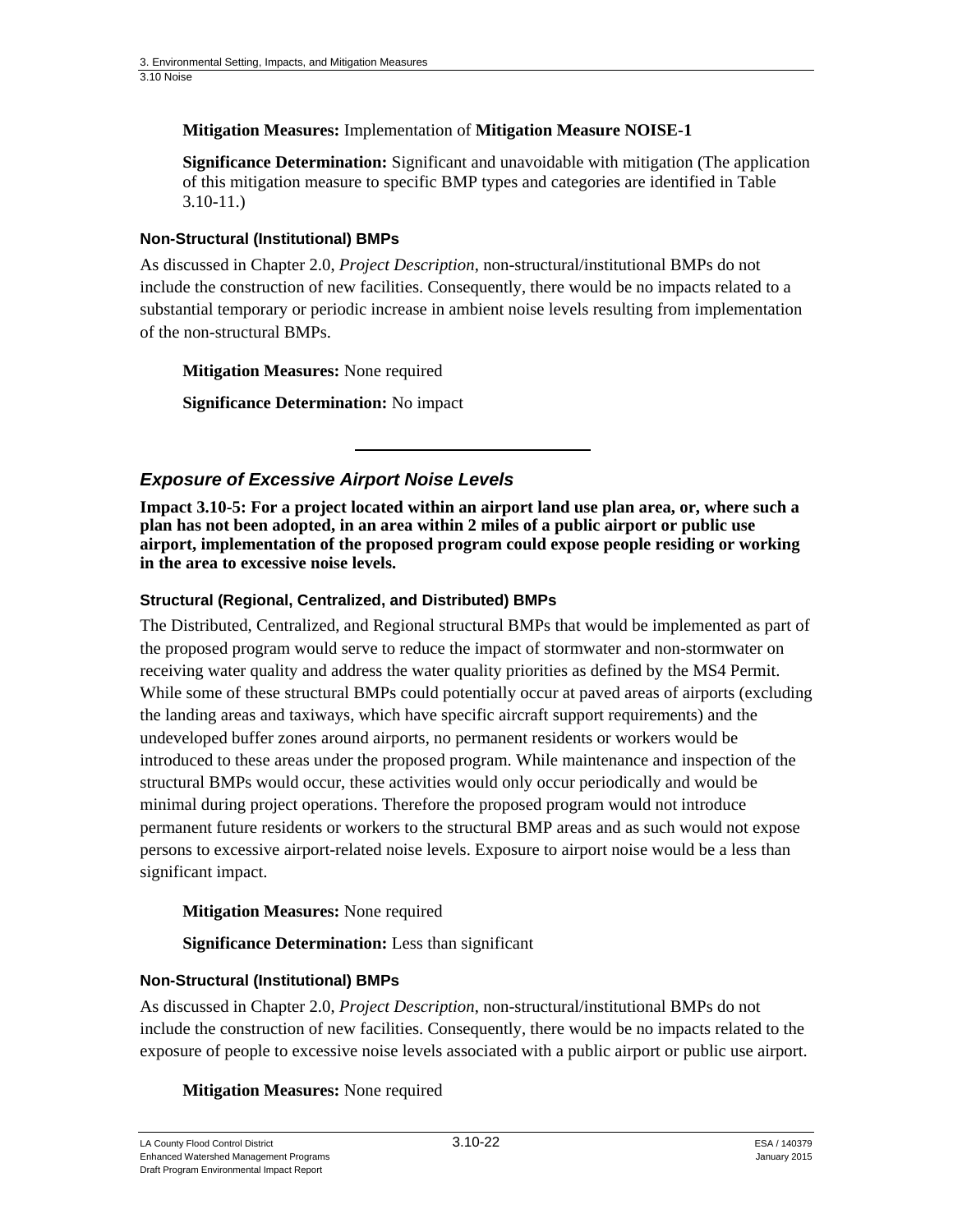**Significance Determination:** No impact

### *Exposure of Persons to Excessive Private Airstrip Noise Levels*

**Impact 3.10-6: For a project located in the vicinity of a private airstrip, the proposed program could expose people residing or working in the project area to excessive noise levels.** 

### **Structural (Regional, Centralized, and Distributed) BMPs**

As discussed under Impact 3.10-5 above, the proposed program would not introduce permanent future residents or workers to the structural BMP areas. Thus, while future structural BMP sites could be located in the vicinity of private airstrips, no persons would be exposed to excessive airstrip-related noise levels. Exposure to airstrip-related noise would be a less than significant impact.

**Mitigation Measures:** None required

**Significance Determination:** Less than significant

### **Non-Structural (Institutional) BMPs**

As discussed in Chapter 2.0, *Project Description*, non-structural/institutional BMPs do not include the construction of new facilities. Consequently, there would be no impacts related to the exposure of people to excessive noise levels associated with a private airstrip.

**Mitigation Measures:** None required

**Significance Determination:** No impact

## **Cumulative Impact Discussion**

### **Structural (Regional, Centralized, and Distributed) BMPs**

Noise and vibration are both defined as localized phenomena that significantly reduce in magnitude as distance from the source increases. The structural BMPs associated with the proposed program would be constructed in multiple jurisdictions of Los Angeles County, which aside from the County also includes 46 cities and LACFCD. As such, these structural BMP projects would be generally spread over a large geographic area within the County. These structural BMPs in combination with other current and planned projects in the County would result in an increase in construction-related noise levels, which would temporarily increase the ambient noise levels of the existing noise environment in areas where a construction project would occur. This would result in significant and unavoidable impacts for construction, but less than significant for operation.

**Mitigation Measures:** Implementation of **Mitigation Measures NOISE-1** and **NOISE-2**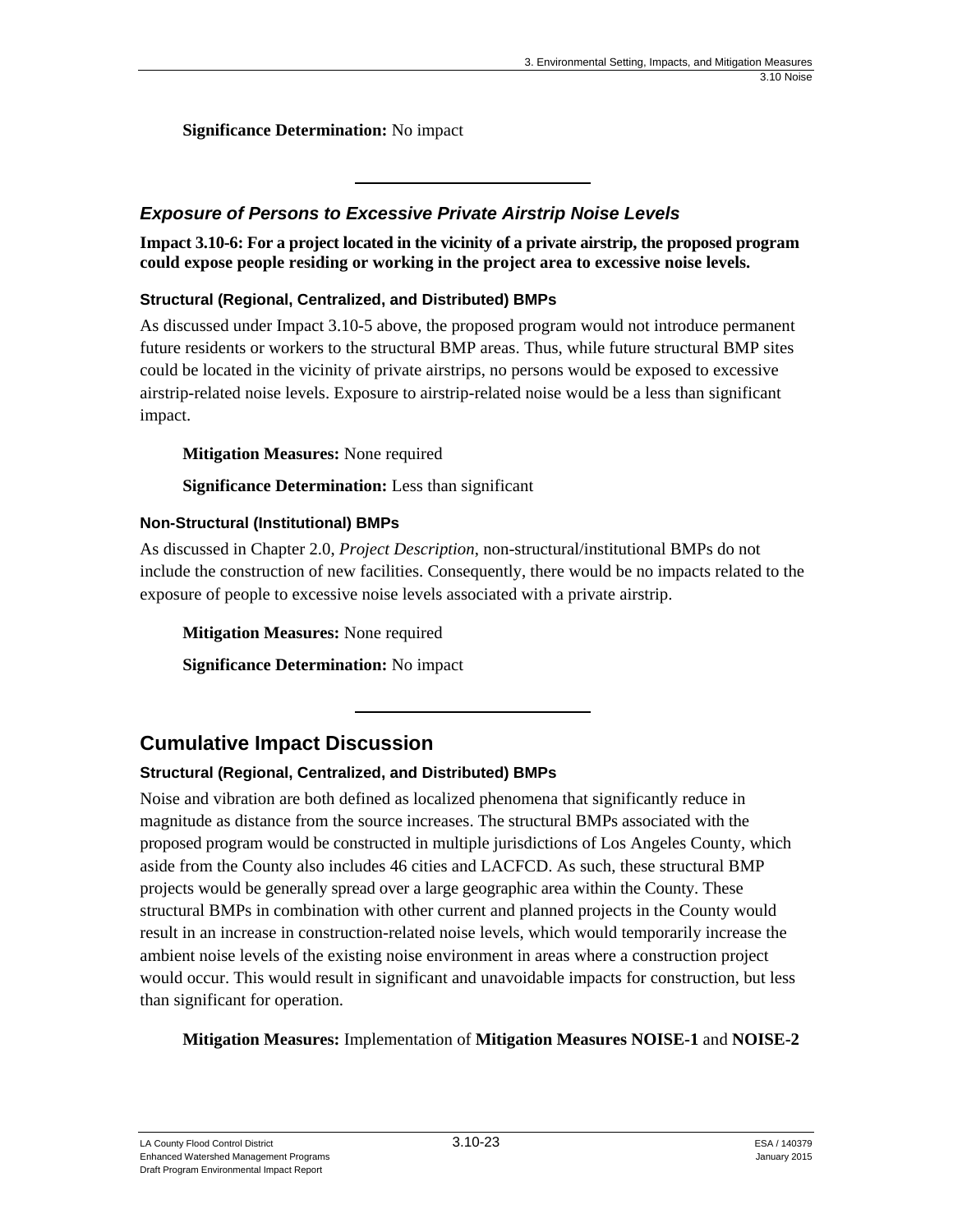**Significance Determination:** Significant and unavoidable with mitigation for construction; Less than significant for operation. (The application of these mitigation measures to specific BMP types and categories are identified in Table 3.10-11.)

### **Non-Structural (Institutional) BMPs**

As discussed in Chapter 2.0, *Project Description*, non-structural/institutional BMPs do not include the construction of new facilities. Consequently, there would be no new facilities that would contribute to cumulative noise impacts. As such, no impacts related to cumulative noise would occur.

**Mitigation Measures:** None required

**Significance Determination:** No impact